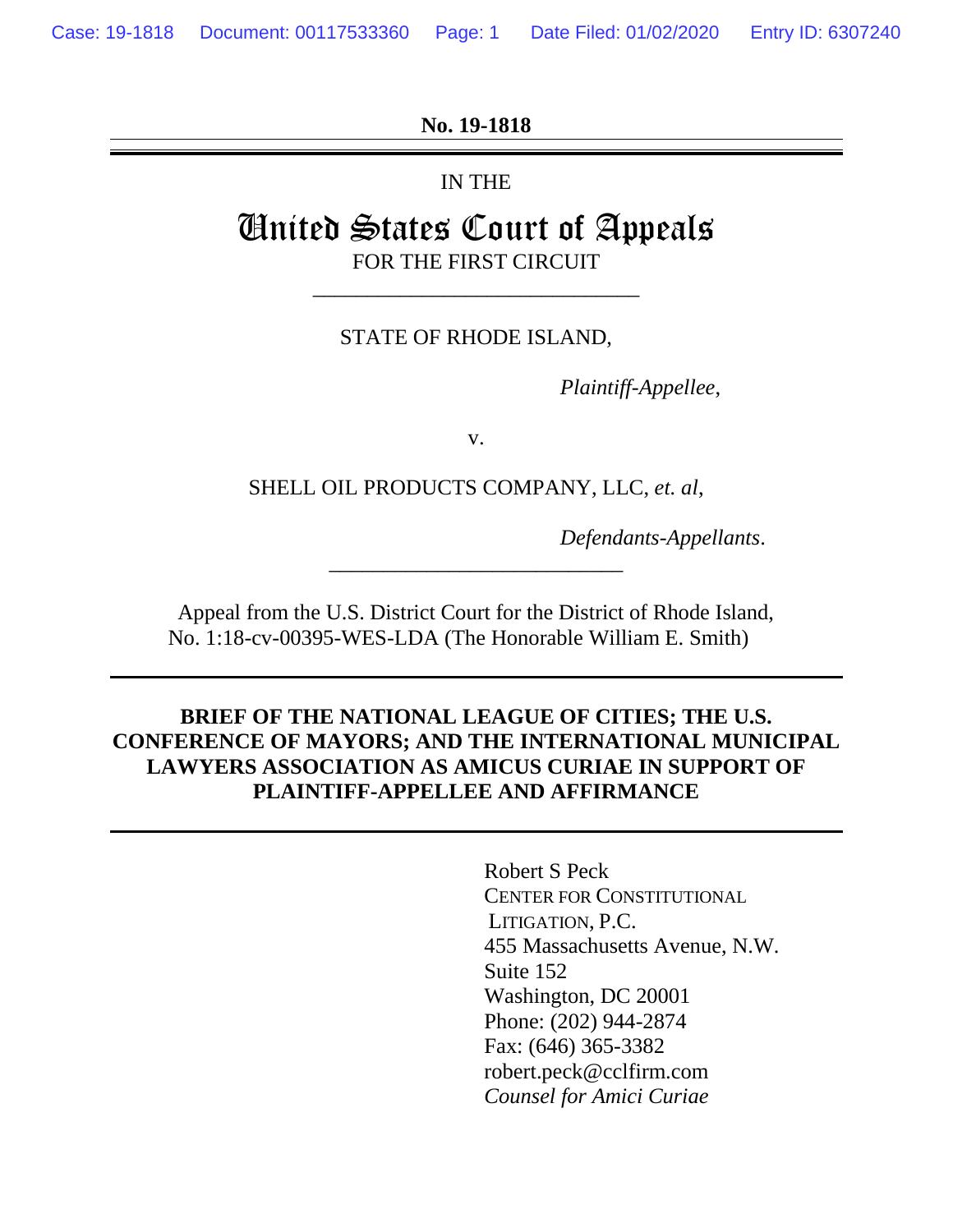### **CORPORATE DISCLOSURE STATEMENT**

<span id="page-1-0"></span>Pursuant to Federal Rule of Appellate Procedure 26.1, the National League of Cities, the U.S. Conference of Mayors and the International Municipal Lawyers Association ("Local Government *Amici*"), by and through their undersigned attorney, hereby certify that they each have no parent corporation and that no publicly held corporation owns 10% or more of any of their stock.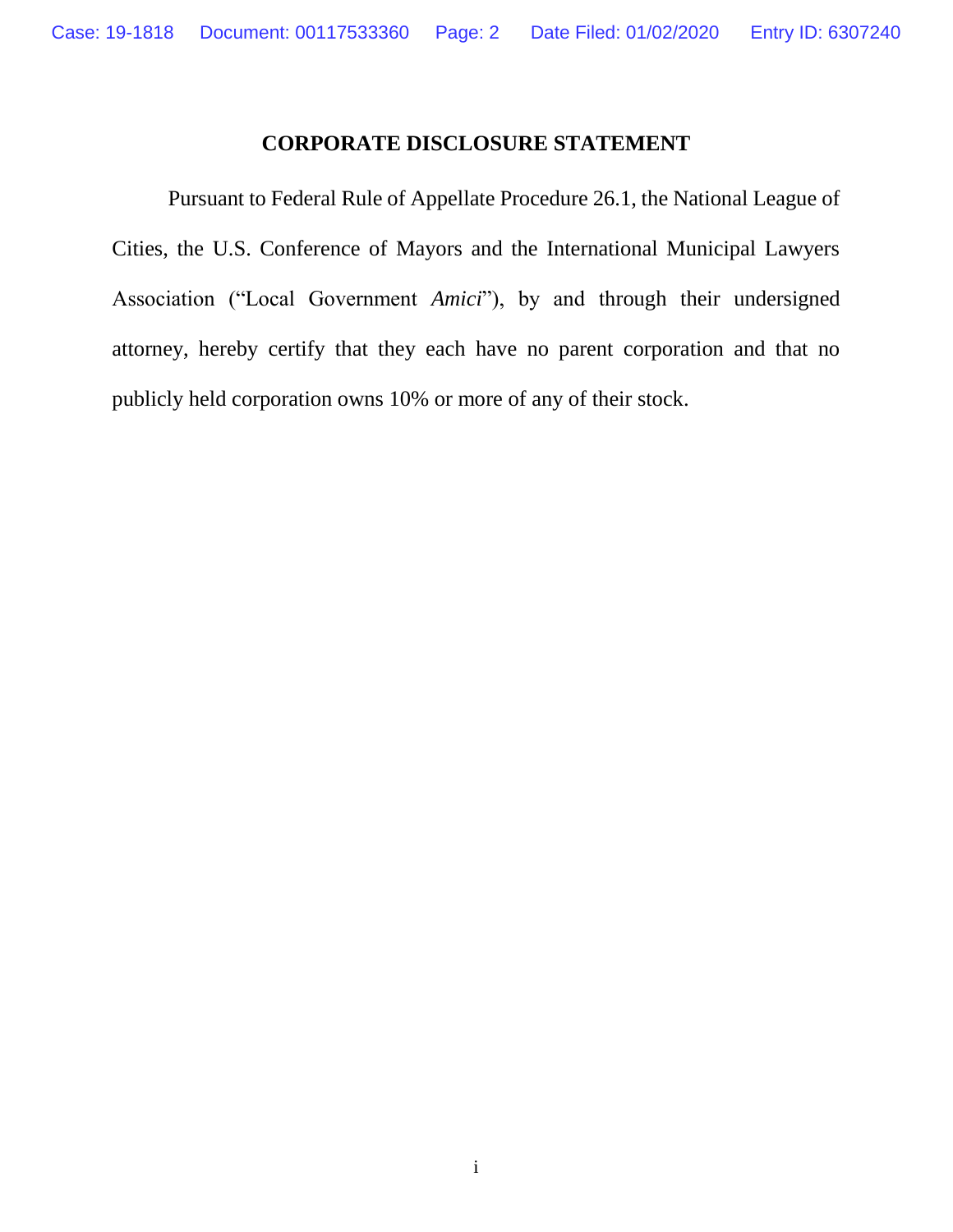## **TABLE OF CONTENTS**

| FEDERALISM PRINCIPLES REQUIRE APPELLATE REVIEW OF THE<br>$\mathbf{I}$ .<br>DISTRICT COURT'S REMAND ORDER BE LIMITED TO THE ISSUE                                                |
|---------------------------------------------------------------------------------------------------------------------------------------------------------------------------------|
| II. THERE ARE NO "UNIQUELY FEDERAL INTERESTS" AT STAKE IN<br>THIS CASE SUFFICIENT TO REQUIRE CONVERSION OF PLAINTIFF'S<br>STATE LAW CLAIMS INTO FEDERAL LAW CLAIMS OR TO CONFER |
| III. THE DISPLACEMENT OF A FEDERAL COMMON LAW CAUSE OF<br>ACTION FOR NUISANCE BY STATUTE REQUIRES THE STATE LAW                                                                 |
|                                                                                                                                                                                 |
|                                                                                                                                                                                 |
|                                                                                                                                                                                 |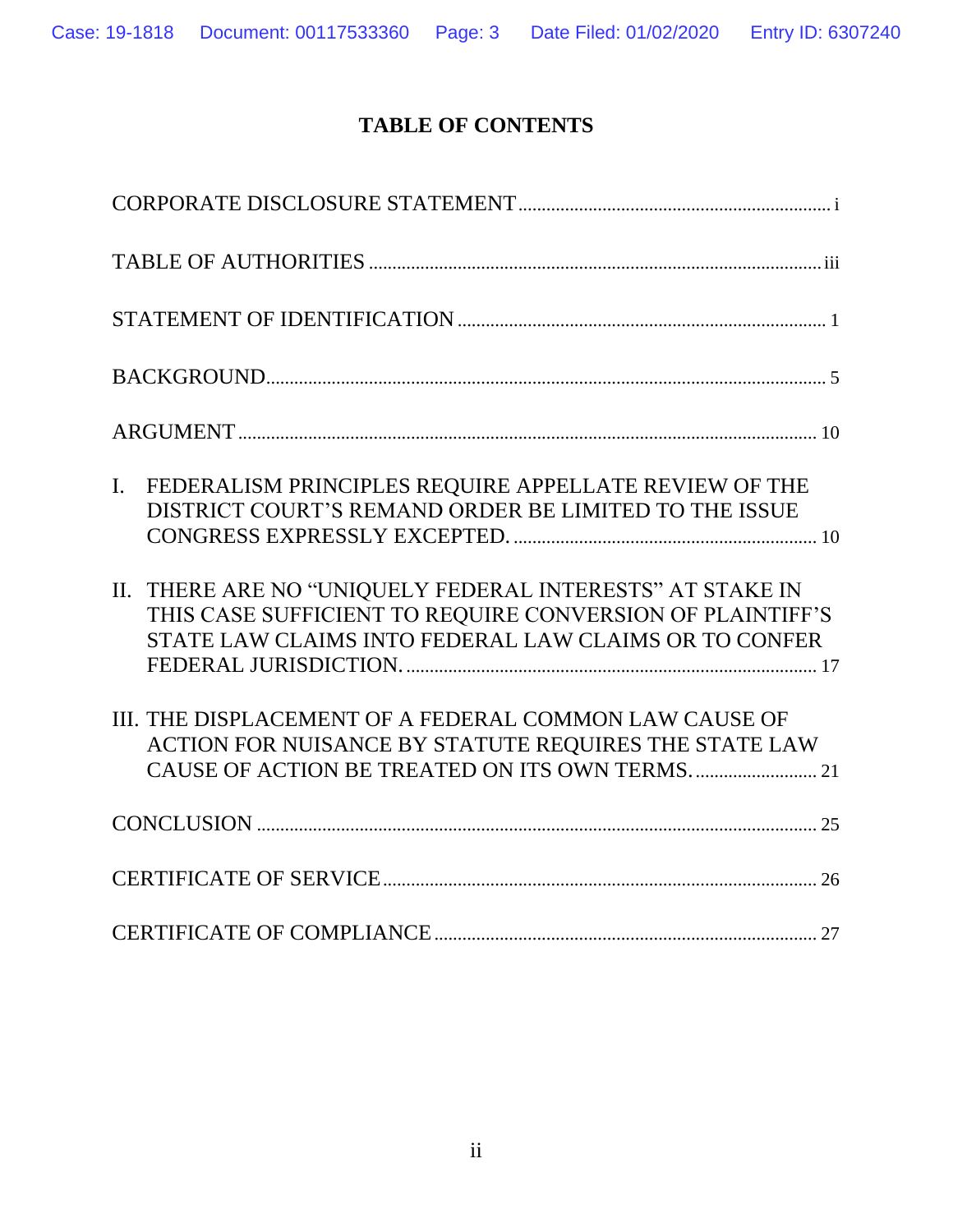## **TABLE OF AUTHORITIES**

### <span id="page-3-0"></span>**Cases**

| Alexandria Resident Council, Inc. v. Alexandria Redevelopment & Hous. Auth., 11 |
|---------------------------------------------------------------------------------|
|                                                                                 |
| Am. Fuel & Petrochemical Manufacturers v. O'Keeffe, 903 F.3d 903 (9th Cir.      |
| Appalachian Volunteers, Inc. v. Clark, 432 F.2d 530 (6th Cir. 1970) 14          |
| Avery v. Sec'y of Health & Human Servs., 762 F.2d 158 (1st Cir. 1985) 15        |
| City of Chicago v. Am. Cyanamid Co., 823 N.E.2d 126 (Ill. App. Ct. 2005) 7      |
| City of Cincinnati v. Beretta U.S.A. Corp., 768 N.E.2d 1136 (Ohio 2002) 6       |
|                                                                                 |
|                                                                                 |
|                                                                                 |
| City of Milwaukee v. NL Indus., 762 N.W.2d 757 (Wis. Ct. App. 2008)7            |
| City of New York v. BP P.L.C., 325 F. Supp. 3d 466 (S.D.N.Y. 2018), appeal      |
| City of Oakland v. BP P.L.C., 325 F. Supp. 3d 1017 (N.D. Cal. 2018), appeal     |
| City of Portland v. Monsanto Co., 2017 WL 4236583 (D. Or. Sept. 22, 2017)7      |
| City of St. Louis v. Benjamin Moore & Co., 226 S.W.3d 110 (Mo. 2007)7           |
| City of Walker v. Louisiana, 877 F.3d 563 (5th Cir. 2017)  12, 15, 16           |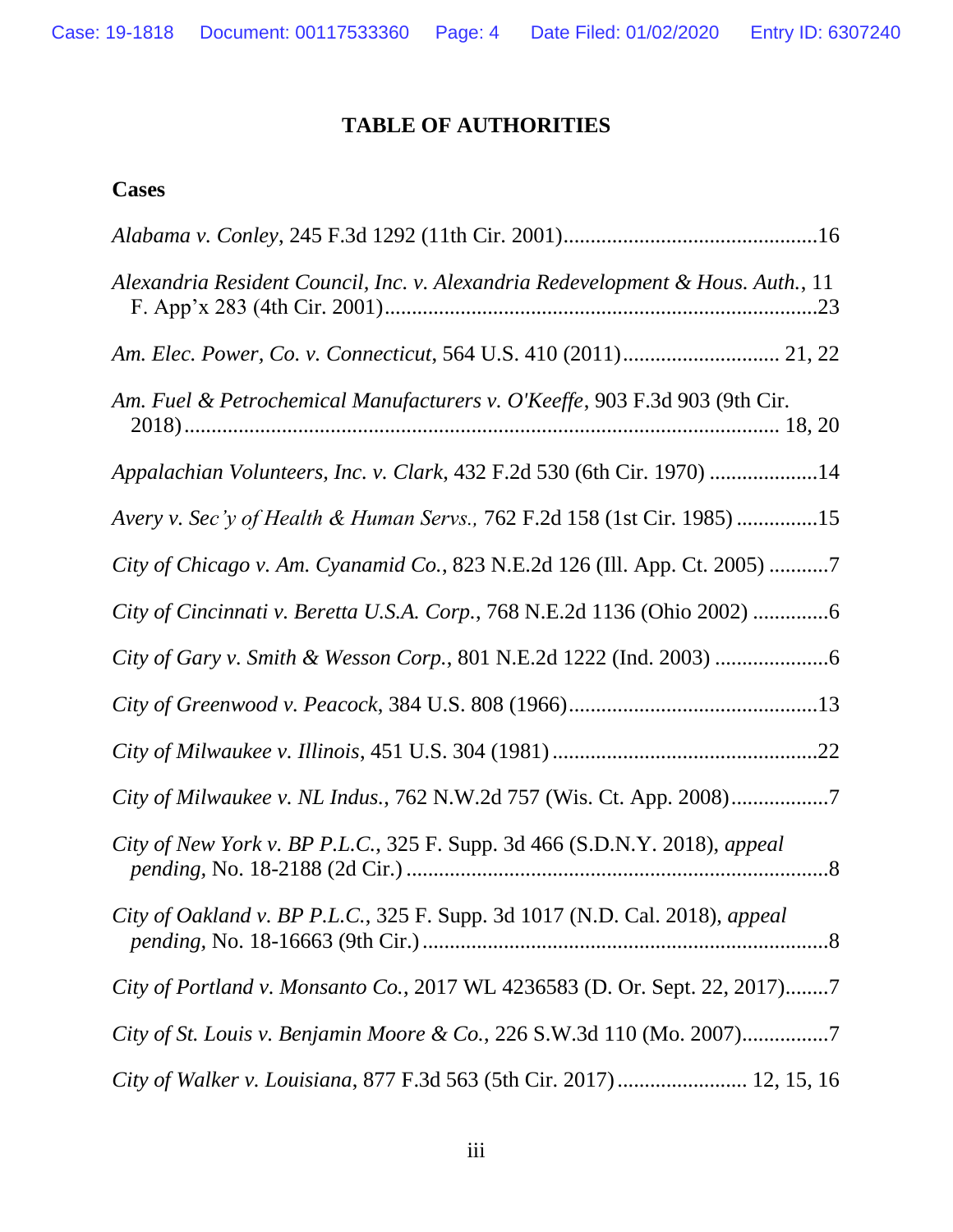| Coal. for Competitive Elec. v. Zibelman, 272 F. Supp. 3d 554 (S.D.N.Y. 2017),                                                                               |
|-------------------------------------------------------------------------------------------------------------------------------------------------------------|
| Codex Corp. v. Milgo Elec. Corp., 553 F.2d 735 (1st Cir. 1977) 15                                                                                           |
| Columbia Pac. Bldg. Trades Council v. City of Portland, 412 P.3d 258 (Or. Ct.                                                                               |
| Comer v. Murphy Oil USA, 585 F.3d 855 (5th Cir. 2009), petition for writ of<br>mandamus denied sub nom. In re Comer, 562 U.S. 1133 (2011)24                 |
|                                                                                                                                                             |
| County of San Mateo v. Chevron Corp., 294 F. Supp. 3d 934 (N.D. Cal. 2018),<br>appeal pending, Nos. 18-15499, 18-15502, 18-15503, 18-16376 (9th Cir.) 8, 24 |
| Danca v. Private Health Care Sys., Inc., 185 F.3d 1 (1st Cir. 1999)12                                                                                       |
|                                                                                                                                                             |
| <i>Electric Power Supply Ass'n v. Star, 904 F.3d 518 (7th Cir. 2018)</i>                                                                                    |
| Energy and Env't Legal Inst. v. Epel, 43 F. Supp. 3d 1171 (D. Colo. 2014)21                                                                                 |
| Franchise Tax Bd. v. Constr. Laborers Vacation Tr. for S. Calif., 463 U.S. 1                                                                                |
| 12                                                                                                                                                          |
|                                                                                                                                                             |
| In re Methyl Tertiary Butyl Ether ("MTBE") Prods. Liab. Litig., 725 F.3d 65                                                                                 |
| In re: National Prescription Opiate Litigation, 1:17-MD-2804 (N.D. Ohio Dec. 8,                                                                             |
|                                                                                                                                                             |
| Jacks v. Meridian Res. Co., 701 F.3d 1224 (8th Cir. 2012)  14, 15                                                                                           |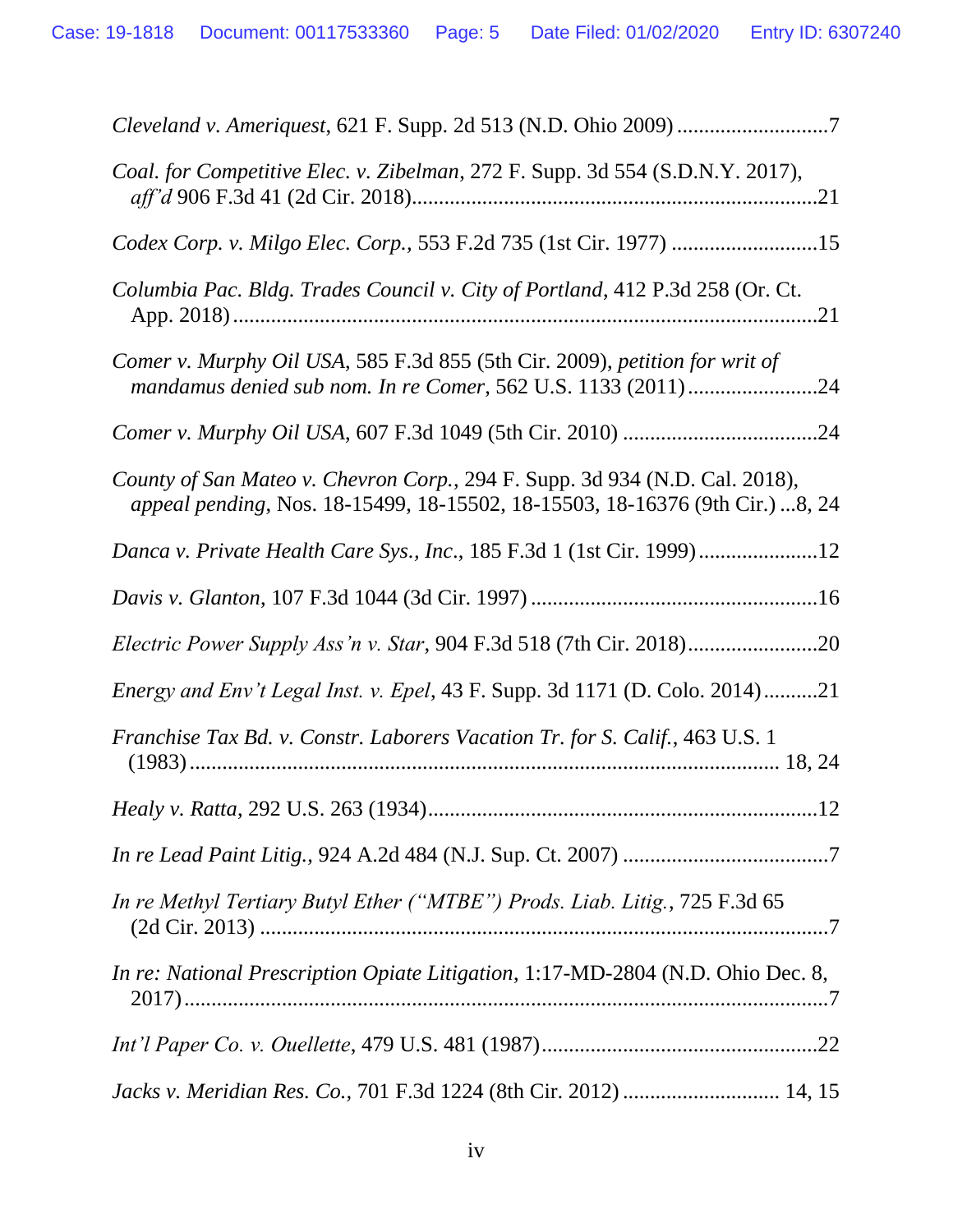| Mayor & City Council of Baltimore v. BP P.L.C., 388 F. Supp. 3d 538 (D. Md.<br>2019), as amended (June 20, 2019), appeal pending, No. 19-1644 (4th Cir.) 8                                                                                                                                                              |
|-------------------------------------------------------------------------------------------------------------------------------------------------------------------------------------------------------------------------------------------------------------------------------------------------------------------------|
|                                                                                                                                                                                                                                                                                                                         |
|                                                                                                                                                                                                                                                                                                                         |
|                                                                                                                                                                                                                                                                                                                         |
| Mulcahey v. Columbia Organic Chem. Co., Inc., 29 F.3d 148 (4th Cir. 1994) 12                                                                                                                                                                                                                                            |
| N.Y. Trap Rock Corp. v. Town of Clarkstown, 299 N.Y. 77, 85 N.E.2d 873                                                                                                                                                                                                                                                  |
| Native Vill. of Kivalina v. ExxonMobil Corp., 663 F. Supp. 2d 863 (N.D. Cal.<br>.23                                                                                                                                                                                                                                     |
| Native Vill. of Kivalina v. ExxonMobil Corp., 696 F.3d 849 (9th Cir. 2012)  22, 23                                                                                                                                                                                                                                      |
|                                                                                                                                                                                                                                                                                                                         |
|                                                                                                                                                                                                                                                                                                                         |
| People v. ConAgra Grocery Prod. Co., 227 Cal. Rptr. 3d 499 (Ct. App.<br>2017), reh'g denied (Dec. 6, 2017), rev. denied (Feb. 14, 2018), cert. denied sub<br>nom. ConAgra Grocery Prod. Co. v. California, 139 S.Ct. 377 (2018), and cert.<br>denied sub nom. Sherwin-Williams Co. v. California, 139 S.Ct. 378 (2018)7 |
|                                                                                                                                                                                                                                                                                                                         |
|                                                                                                                                                                                                                                                                                                                         |
|                                                                                                                                                                                                                                                                                                                         |
|                                                                                                                                                                                                                                                                                                                         |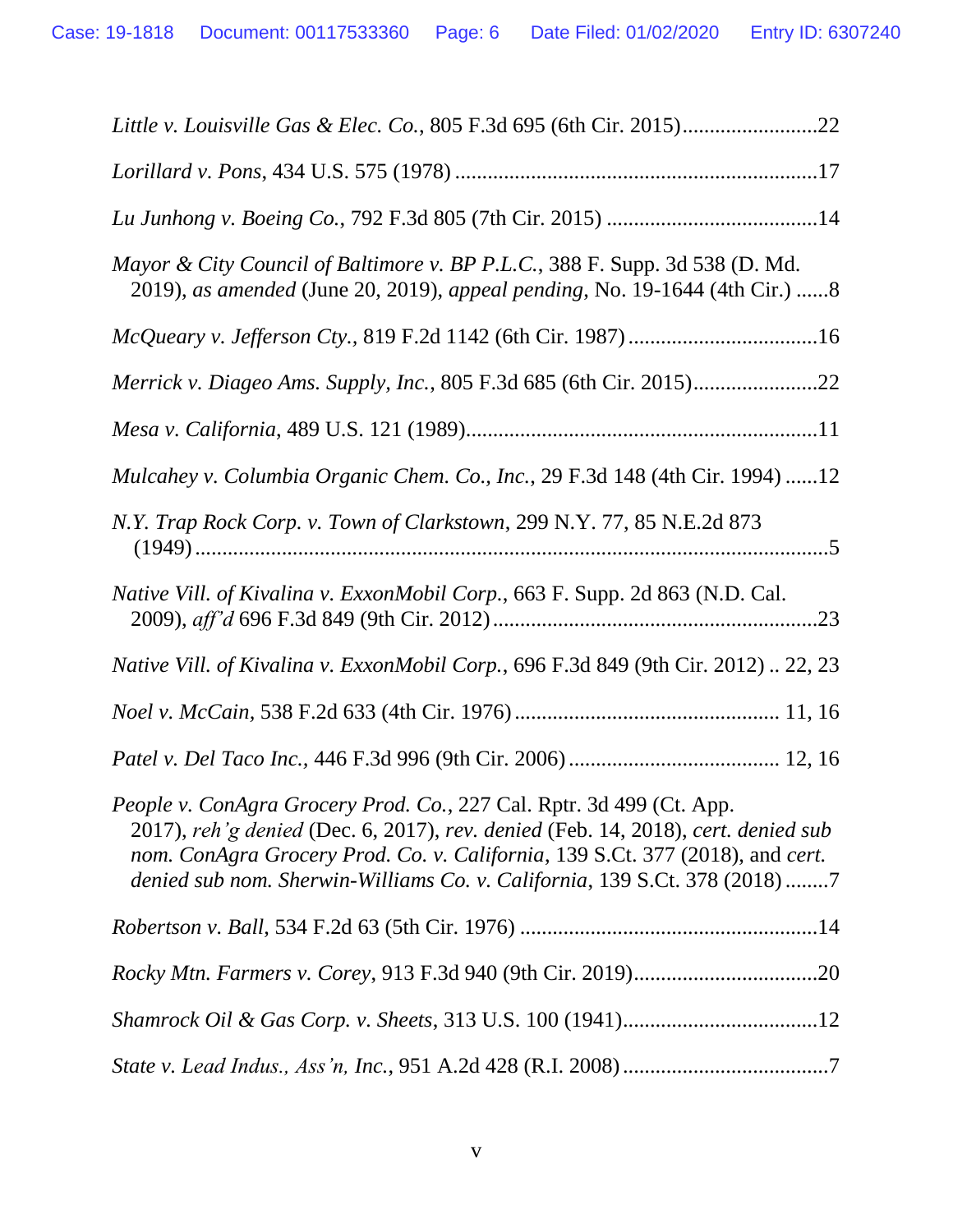| State v. Purdue Pharma LP, No. CJ-2017-816 (Okl. Dist. Aug. 26, 2019)7                                                                                        |
|---------------------------------------------------------------------------------------------------------------------------------------------------------------|
| Tex. Indus., Inc. v. Radcliff Materials, Inc., 451 U.S. 630 (1981)17                                                                                          |
| Univ. of S. Alabama v. Am. Tobacco Co., 168 F.3d 405 (11th Cir. 1999)12                                                                                       |
|                                                                                                                                                               |
| <b>Statutes</b>                                                                                                                                               |
|                                                                                                                                                               |
|                                                                                                                                                               |
|                                                                                                                                                               |
|                                                                                                                                                               |
|                                                                                                                                                               |
| Climate Change Planning and Resiliency Act, Conn. Pub. Act 18-8219                                                                                            |
| Climate Protection and Green Economy Act, Mass. Gen. Laws Ann. ch. 21N 19                                                                                     |
| Removal Clarification Act of 2011, Pub. L. No. 112-51, 125 Stat. 545 11<br><b>Other Authorities</b>                                                           |
| 2 M. Keely et al., Ch. 11: Built Environment, Urban System, and Cities in Impacts,<br>Risks, and Adaptation in the United States: The Fourth National Climate |
| Center for Climate and Energy Solutions, State Climate Policy Maps,                                                                                           |
| H.R. REP. 112-17 (2011), reprinted in 2011 U.S.C.C.A.N. 420 11, 13                                                                                            |
| Nat'l Ass'n of Attorneys Gen., Master Settlement Agreement, exh. N, at                                                                                        |

Sarah L. Swan, *Plaintiff Cities*, 71 Vand. L. Rev. 1227 (2017)................................6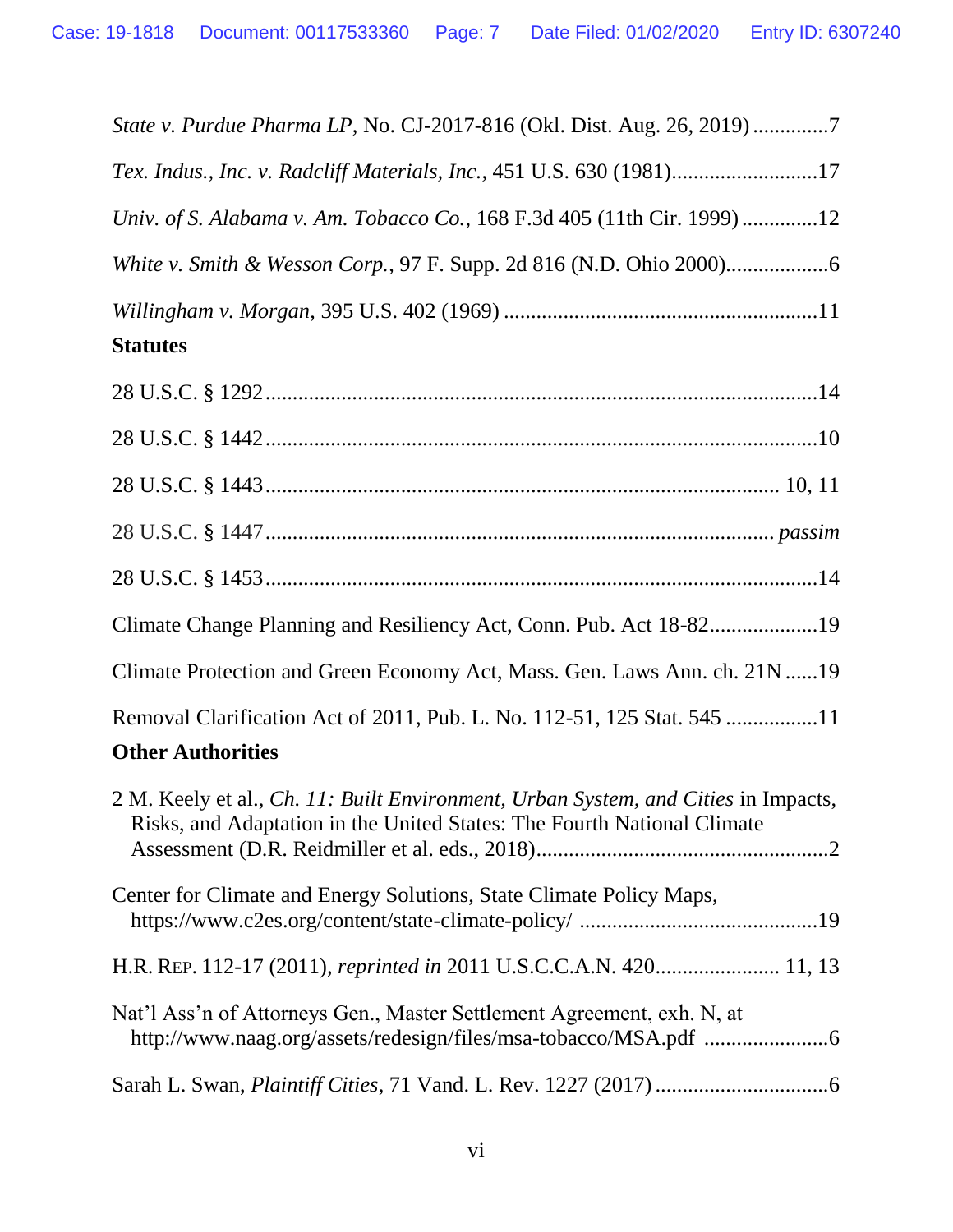| William L. Prosser, <i>Private Action for Public Nuisance</i> , 52 Va. L. Rev. 997 (1966) |
|-------------------------------------------------------------------------------------------|
| <b>Treatises</b>                                                                          |
|                                                                                           |
| <b>Regulations</b>                                                                        |
|                                                                                           |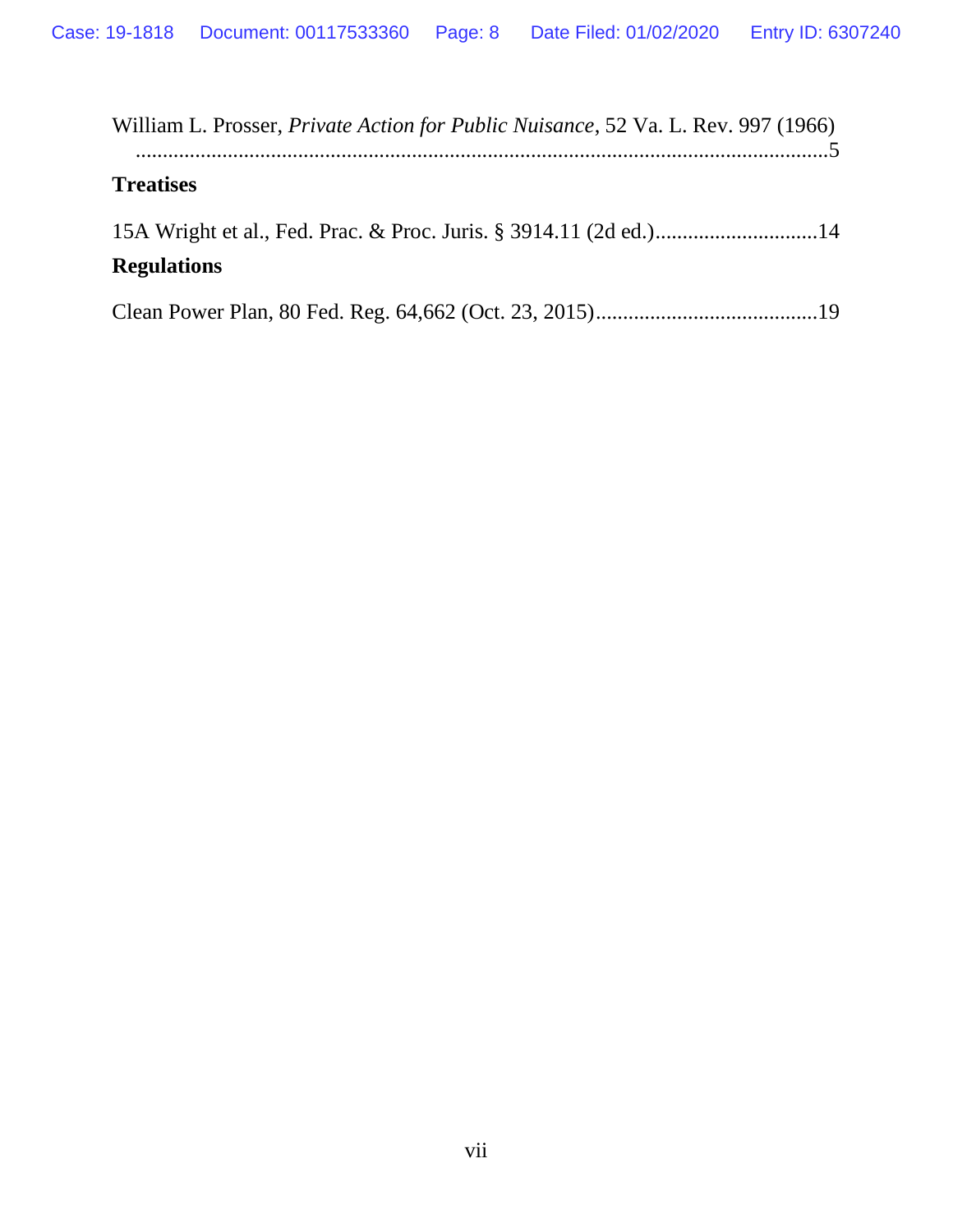### **STATEMENT OF IDENTIFICATION<sup>1</sup>**

<span id="page-8-0"></span>Local Government *Amici* comprise three of the nation's leading local government associations. The National League of Cities (NLC) is the oldest and largest organization representing municipal governments throughout the United States. Its mission is to strengthen and promote cities as centers of opportunity, leadership, and governance. Working in partnership with forty-nine State municipal leagues, NLC serves as a national advocate for more than 19,000 cities and towns, representing more than 218 million Americans. Its Sustainable Cities Institute serves as a resource hub for climate change mitigation and adaptation for cities.

The U.S. Conference of Mayors (USCM) is the official non-partisan organization of U.S. cities with a population of more than 30,000 people (approximately 1,400 cities in total). USCM is home to the Mayors Climate Protection Center, formed to assist with implementation of the Mayors Climate Protection Agreement.

 $\overline{a}$ 

<sup>1</sup>Pursuant to Federal Rule of Appellate Procedure 29(a)(4)(E), *Amici* state that no party's counsel authored this brief, and no party, party's counsel, or person other than *amici* or its members or counsel contributed financial support intended to fund the preparation or submission of this brief. All parties have consented to the filing of this brief.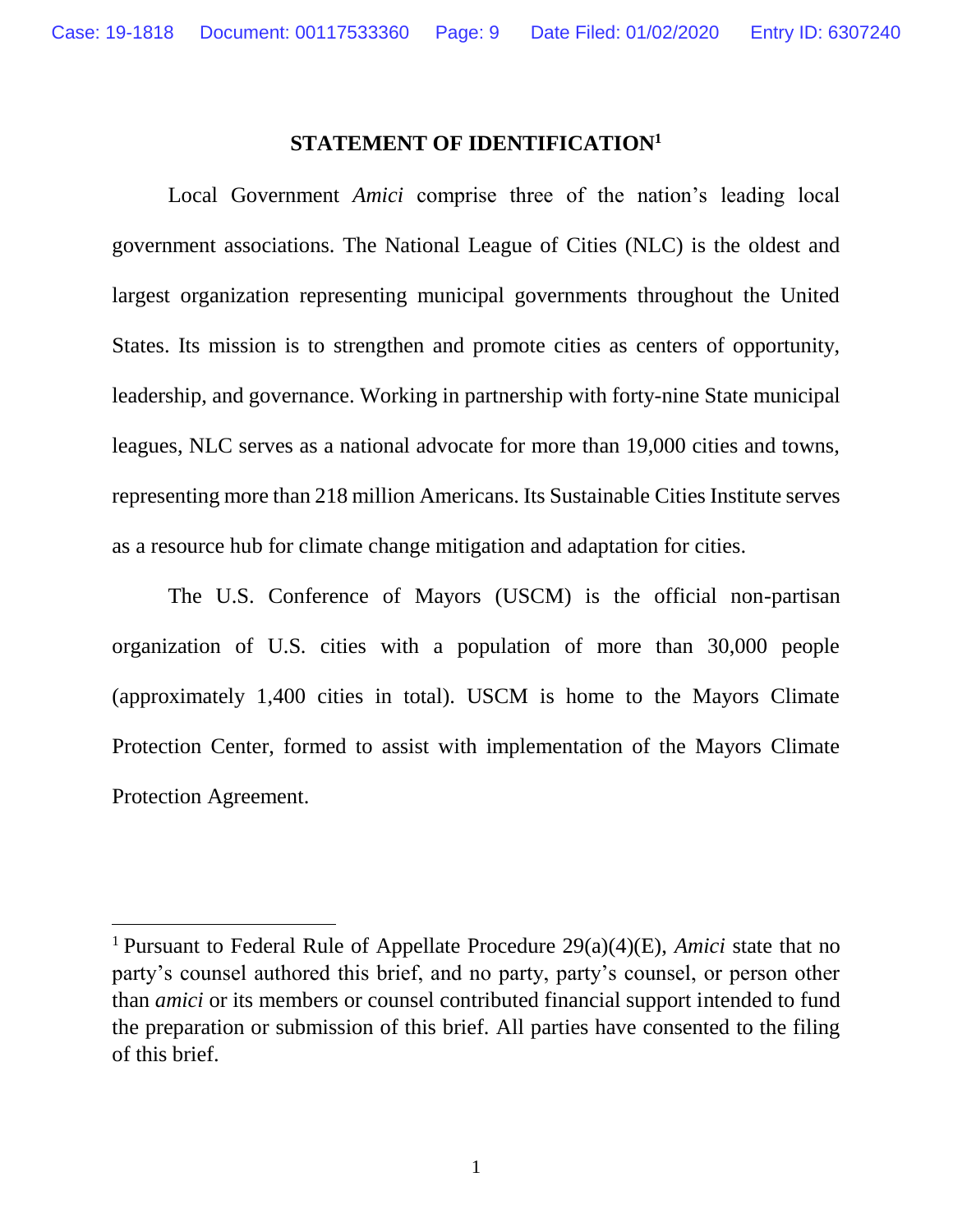The International Municipal Lawyers Association (IMLA) is a nonprofit, nonpartisan professional organization consisting of more than 2,500 members. The membership is composed of local government entities, including cities and counties, and subdivisions thereof, as represented by their chief legal officers, state municipal leagues, and individual attorneys. IMLA serves as an international clearinghouse of legal information and cooperation on municipal legal matters. Established in 1935, IMLA is the oldest and largest association of attorneys representing United States municipalities, counties, and special districts.

Over eighty percent of Americans now live in urban areas, and even more of them work there; as a consequence, Local Government *Amici*'s members are responsible for understanding the risks to and planning for the wellbeing of the great majority of Americans. The concentration of people, activity, and infrastructure in cities makes them uniquely valuable economically. It also serves to compound the adverse impacts of a host of climatic changes, including sea-level rise; increasingly frequent and severe storms that pose immediate threats to human life and critical infrastructure; damaged and disappearing coastlines; degraded ecosystems and reduced ecosystem services function; increases in heat-related deaths; poor air quality and exacerbated health problems; longer droughts that combine with increased temperatures and water evaporation rates to strain water supplies; and heightened wildfire risk. *See* 2 M. Keely et al., *Ch. 11: Built Environment, Urban*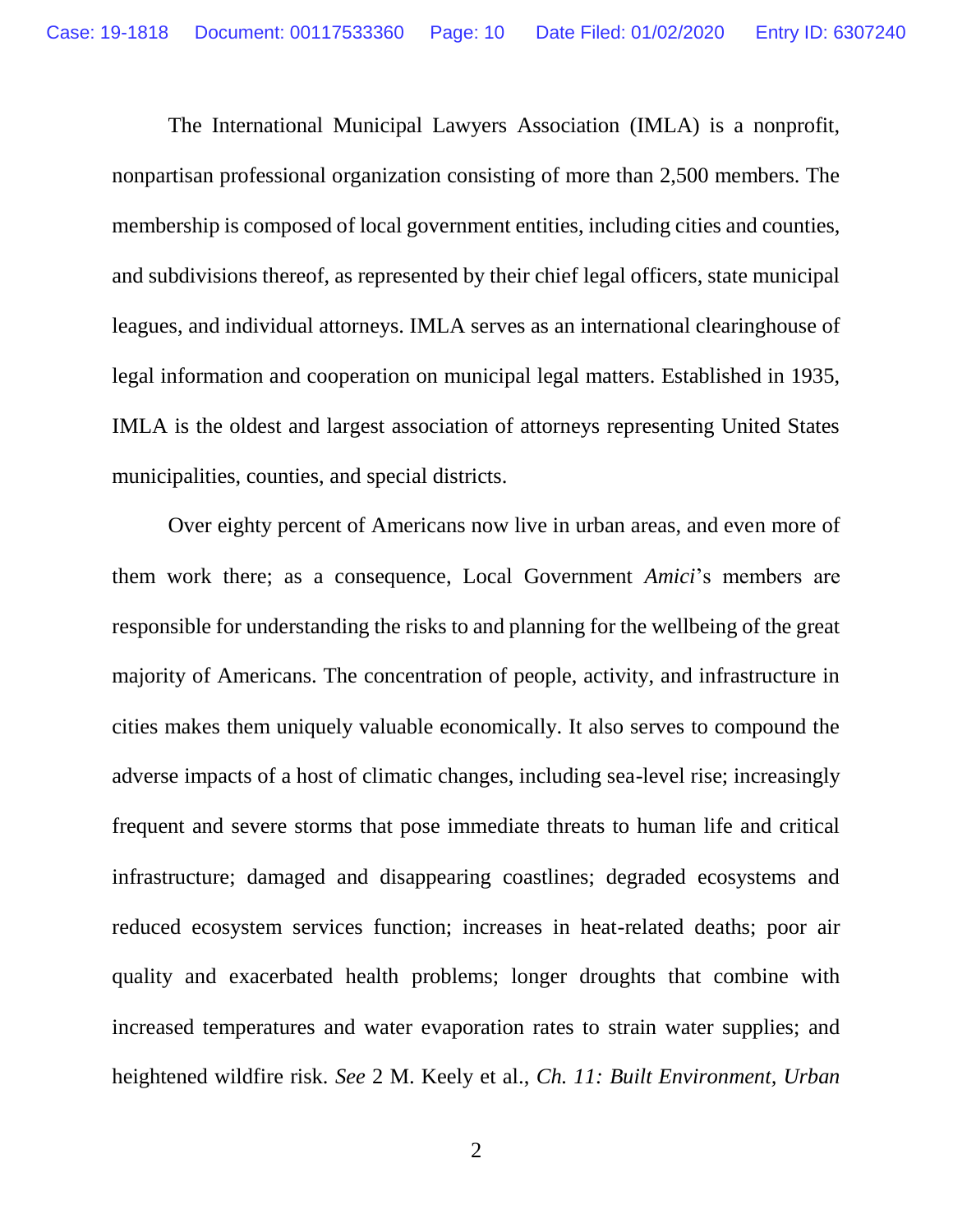*System, and Cities* in Impacts, Risks, and Adaptation in the United States: The Fourth National Climate Assessment 444–47 (D.R. Reidmiller et al. eds., 2018).

Local Government *Amici*'s interests in this case are twofold. First, as representatives of local governments nationwide, *Amici* are particularly sensitive to the needs for a balanced federal-state judicial system. This case, which seeks a determination of local government parties' rights under state law, raises a critical federalism issue: the appropriate scope of appellate review of a district court's remand order under 28 U.S.C. § 1447(d). Allowing any defendant to obtain plenary review of all aspects of a remand order just by including an argument for federal officer removal would fundamentally disrupt local governments' ability to litigate claims brought under state law in state courts and incentivize inclusion of meritless federal-officer removal claims and increased attempts to appeal remand orders due to that inclusion.

Second, should the Court extend its review beyond this limitation, Local Government *Amici* have a unique interest in the Court's proper recognition of statecourt jurisdiction over state law claims for injuries arising from climate change consequences. The district court properly found that it lacked subject-matter jurisdiction over Plaintiff's state law claims. Judicial conversion of a variety of wellpleaded state law claims into vaguely defined federal common law claims, and the exercise of federal jurisdiction over them that Defendants seek, would threaten to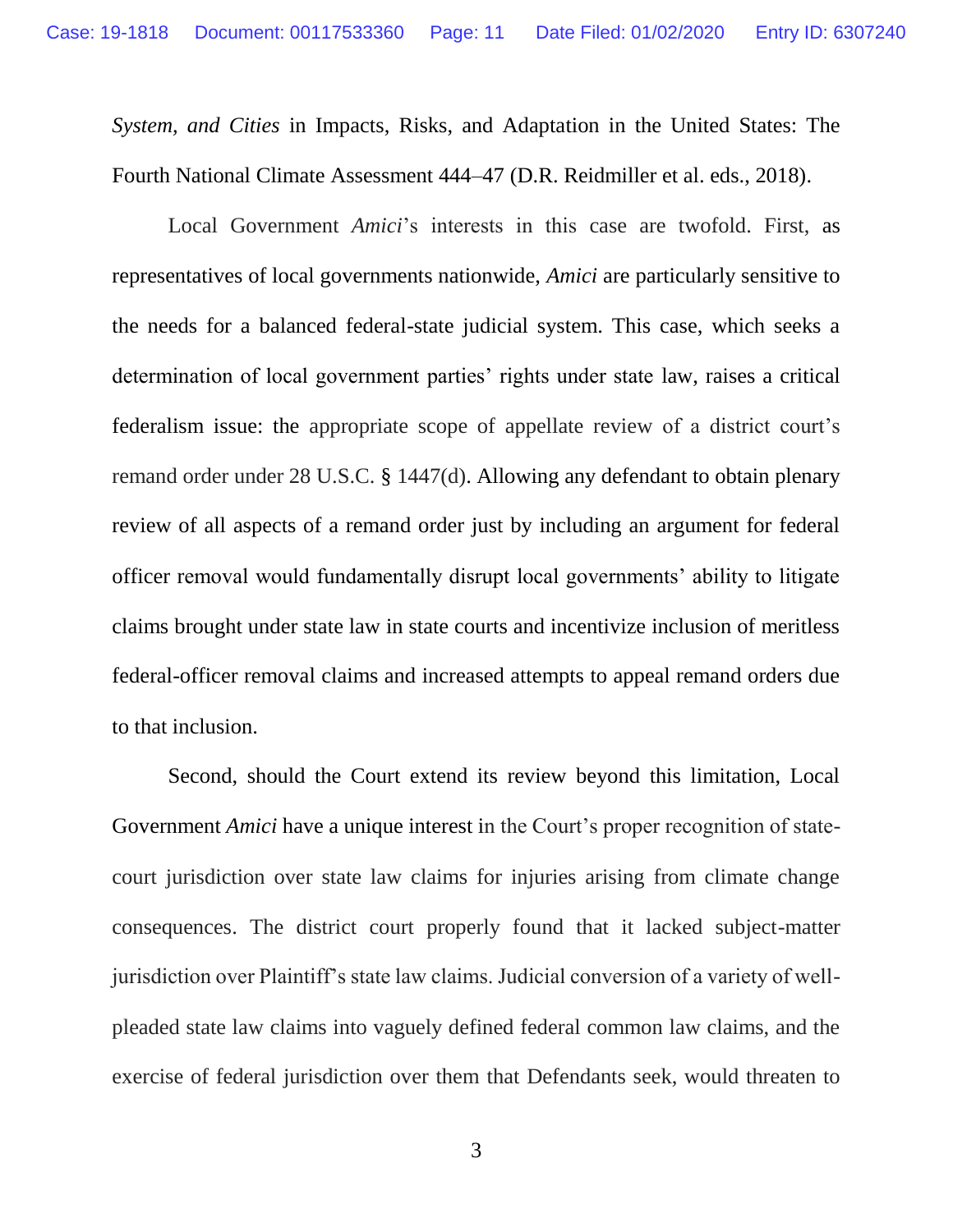fundamentally intrude upon municipal governments' authority within our federalist system to rely on state law and state courts to seek redress for localized harms. In a contemporary world defined by complex economic and environmental systems that transcend multiple borders, even conduct arising in part outside a municipality nonetheless can cause highly damaging local impacts.

The district court's decision in this case is fully consistent with essential federalism principles and recognizes the right of local governments to bring statelaw claims for climate change harms in state courts. Local Government *Amici* respectfully urge this Court to limit the scope of its review to the sole issue properly before it, concerning Defendants' meritless claim of federal-officer jurisdiction. Should the Court review other aspects of the district court's remand order it should affirm the decision to remand for lack of subject-matter jurisdiction and sustain the viability of Plaintiff's state law claims.

Local Government *Amici* file this brief pursuant to Rule 29(a) of the Federal Rules of Appellate Procedure and Circuit Rule 29(b). All parties to the appeal have consented to the filing of this brief.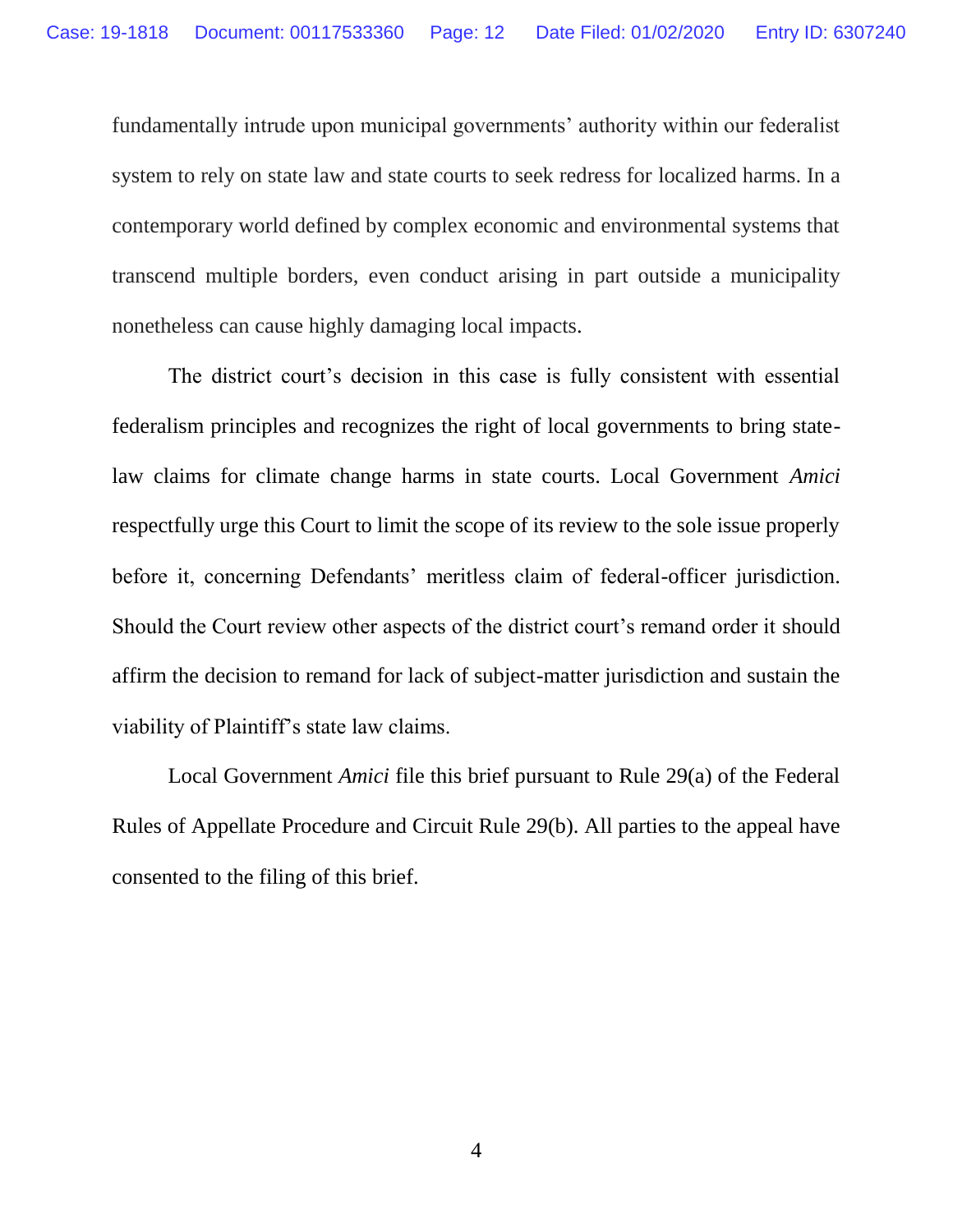#### **BACKGROUND**

<span id="page-12-0"></span>State law public nuisance, product liability, trespass, negligence, and other tort claims provide an important means for cities and local governments to seek abatement of and damages for localized harms arising from activities that cross jurisdictional boundaries, as well as justice for their residents suffering those harms, including their most vulnerable populations. Local governments have, for instance, long employed state public nuisance law to address conduct offensive to the community, from environmental pollution to red-light districts, as an exercise of their inherent and reserved police power. *See* William L. Prosser, *Private Action for Public Nuisance*, 52 Va. L. Rev. 997 (1966) (tracing the history of public nuisance). As the New York Court of Appeals noted some 80 years ago, in a statement emblematic of conditions nationwide:

[W]here the public health is involved, the right of the town to bring such an action to restrain a public nuisance may be tantamount to its right of survival… [I]t is clear that a public nuisance which injures the health of the citizens of a municipality imperils the very existence of that municipality as a governmental unit. The right to exist necessarily implies the right to take such steps as are essential to protect existence.

*N.Y. Trap Rock Corp. v. Town of Clarkstown*, 299 N.Y. 77, 84, 85 N.E.2d 873, 877- 78 (1949). In this long history, courts have always played a crucial role, balancing competing interests to determine where there has been an "unreasonable interference" with a public right. State and federal legislation addressing particular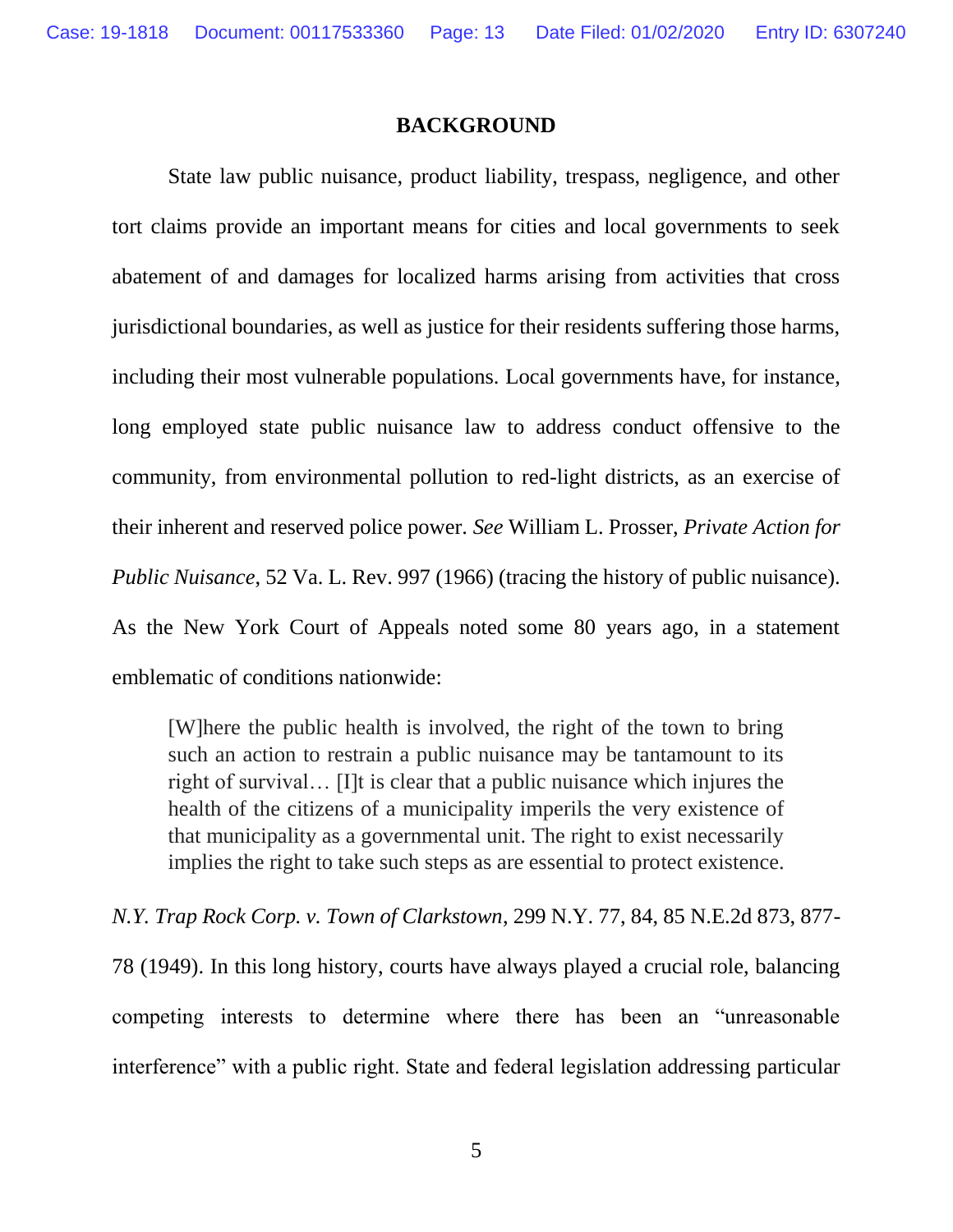social problems has undoubtedly reduced the domain of public nuisance, but it has not eliminated it. The same narrowing of cognizable claims can be said of other tort, product liability, and trespass actions. Indeed, these causes of action continue to play a vital role for cities, allowing cities to play a *parens patriae*-like role on behalf of their residents and offering an opportunity to hold private actors accountable for harms that result from their products and activities.

Cities' modern use of state-law claims, in both state and federal courts, to address cross-jurisdictional issues began more than three decades ago, when cities joined state attorneys general litigating asbestos and tobacco claims.<sup>2</sup> *See* Sarah L. Swan, *Plaintiff Cities*, 71 Vand. L. Rev. 1227, 1233 (2017). In the mid-1990s, cities again sought to protect their residents by suing the gun industry, invoking state public nuisance, among other claims. *See, e.g.*, *City of Gary v. Smith & Wesson Corp.*, 801 N.E.2d 1222, 1227 (Ind. 2003) (upholding claims for public nuisance, negligent sale, negligent design, and misleading and deceptive advertising); *City of Cincinnati v. Beretta U.S.A. Corp.*, 768 N.E.2d 1136, 1142 (Ohio 2002) (upholding claims for public nuisance, negligence, negligent design, and failure to warn); *White* 

 $\overline{a}$ 

<sup>2</sup> New York City, San Francisco, and Los Angeles, along with Cook County, Illinois, and Erie County, New York, all joined the 1998 Master Settlement Agreement. *See* Nat'l Ass'n of Attorneys Gen., Master Settlement Agreement, exh. N, at [http://www.naag.org/assets/redesign/files/msa-tobacco/MSA.pdf](www.naag.org/assets/redesign/files/msa-tobacco/MSA.pdf) (last visited Dec. 21, 2019).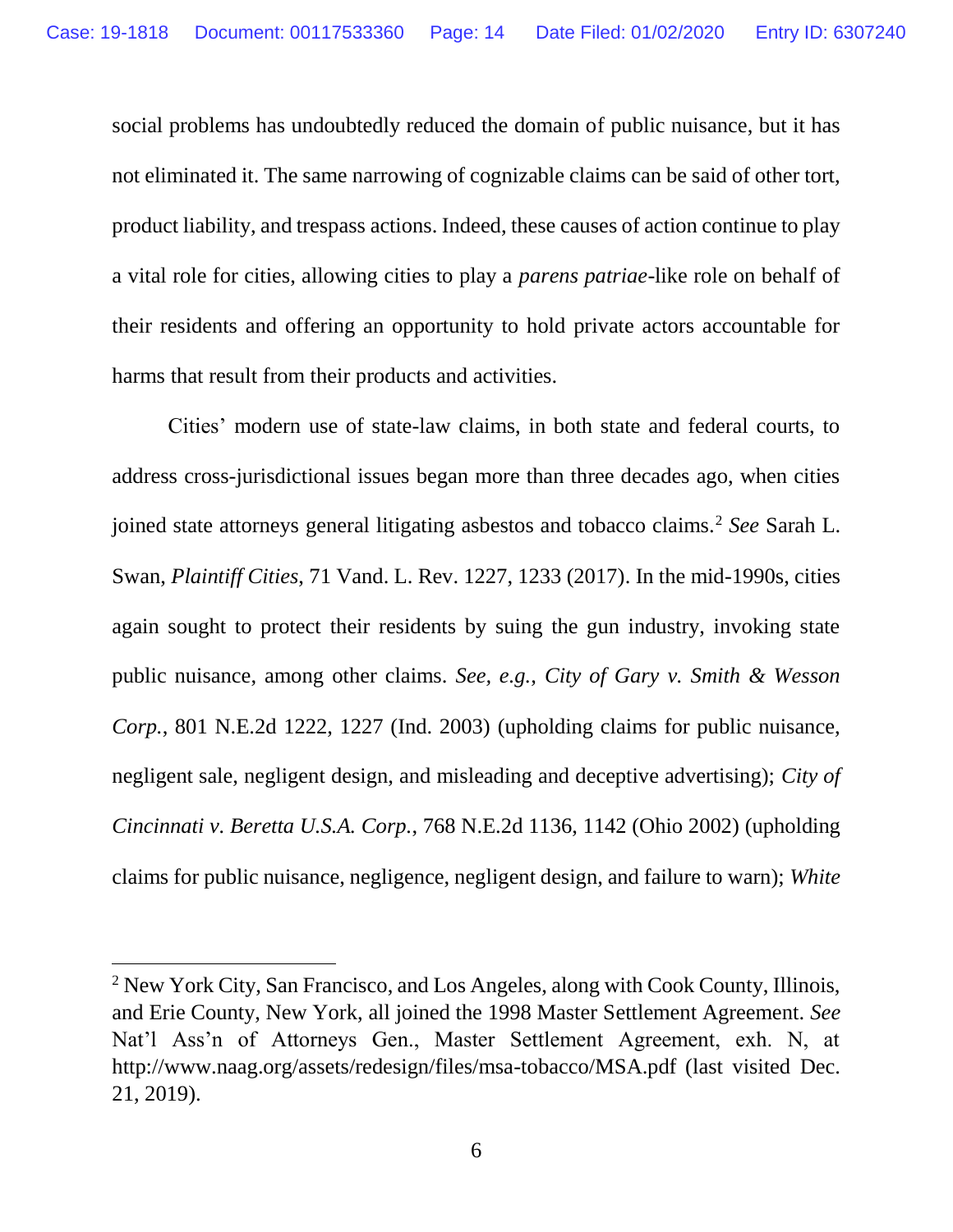*v. Smith & Wesson Corp.*, 97 F. Supp. 2d 816, 829 (N.D. Ohio 2000) (allowing public nuisance and negligent design claims).

A further decade later, cities pursued state public nuisance, tort, and product liability claims to abate the harms caused by the gasoline additive MTBE and by lead paint. *See, e.g.*, *In re Methyl Tertiary Butyl Ether ("MTBE") Prods. Liab. Litig.*, 725 F.3d 65, 121 (2d Cir. 2013); *People v. ConAgra Grocery Prod. Co.*, 227 Cal. Rptr. 3d 499, 598 (Ct. App. 2017), *reh'g denied* (Dec. 6, 2017), *rev. denied* (Feb. 14, 2018), *cert. denied sub nom. ConAgra Grocery Prod. Co. v. California*, 139 S.Ct. 377 (2018), and *cert. denied sub nom. Sherwin-Williams Co. v. California*, 139 S.Ct. 378 (2018); *City of Milwaukee v. NL Indus.*, 762 N.W.2d 757, 770 (Wis. Ct. App. 2008); *State v. Lead Indus., Ass'n, Inc.*, 951 A.2d 428, 458 (R.I. 2008); *In re Lead Paint Litig.*, 924 A.2d 484, 503 (N.J. Sup. Ct. 2007); *City of St. Louis v. Benjamin Moore & Co.*, 226 S.W.3d 110, 116 (Mo. 2007); *City of Chicago v. Am. Cyanamid Co.*, 823 N.E.2d 126, 140 (Ill. App. Ct. 2005).

In recent years, cities have brought similar cases against financial institutions for the consequences of the subprime mortgage crisis, against pharmaceutical companies to help carry the costs needed to address the opioid epidemic, and against Monsanto to compensate for harms from Polychlorinated Biphenyl (PCB) contamination. *See, e.g.*, *Cleveland v. Ameriquest*, 621 F. Supp. 2d 513, 536 (N.D. Ohio 2009); *In re: National Prescription Opiate Litigation*, 1:17-MD-2804 (N.D.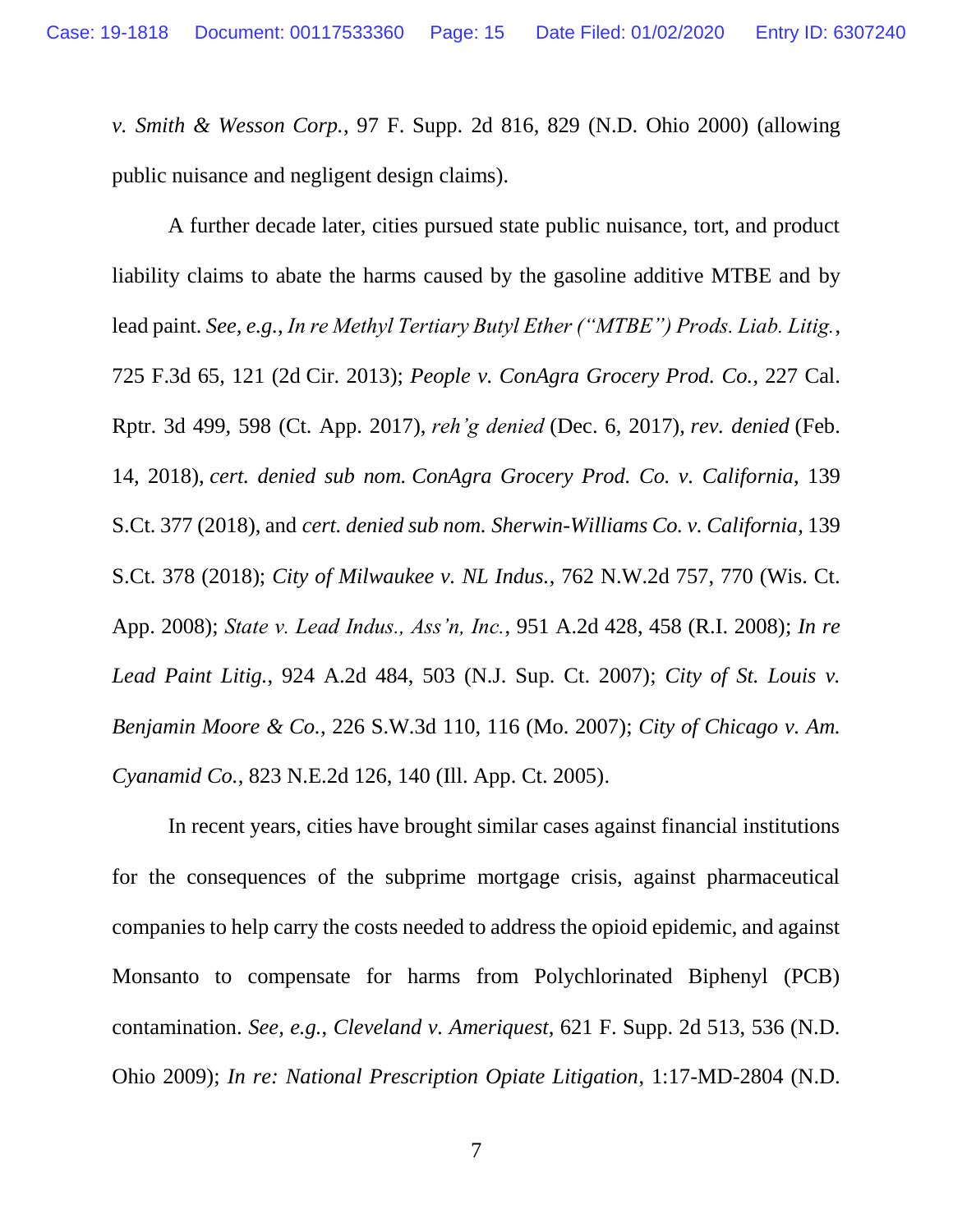Ohio Dec. 8, 2017); *City of Portland v. Monsanto Co.*, 2017 WL 4236583 (D. Or. Sept. 22, 2017). *See also State v. Purdue Pharma LP*, No. CJ-2017-816 (Okl. Dist. Aug. 26, 2019) (finding pharmaceutical company liable for public nuisance where false and misleading statements caused opioid epidemic).

All these cases involved claims under state law, and *none* saw a state-law claim judicially converted into a federal common law claim, much less converted into a federal claim for subject-matter jurisdiction purposes, only to then find the federal claim displaced by a federal statute. In this respect, the district court's decision stands in line with a consistent body of jurisprudence that has sustained the availability of state claims for complex cases like this one. *See, e.g., Mayor & City Council of Baltimore v. BP P.L.C.*, 388 F. Supp. 3d 538 (D. Md. 2019), *as amended* (June 20, 2019), *appeal pending*, No. 19-1644 (4th Cir.) (public nuisance claim was not governed by federal common law); *County of San Mateo v. Chevron Corp.*, 294 F. Supp. 3d 934 (N.D. Cal. 2018) (ordering remand of government lawsuit against fossil fuel companies), *appeal pending*, Nos. 18-15499, 18-15502, 18-15503, 18- 16376 (9th Cir.).

To be sure, two courts have adopted the basic reasoning of Defendants' arguments. *See City of Oakland v. BP P.L.C.*, 325 F. Supp. 3d 1017, 1028 (N.D. Cal. 2018), *appeal pending,* No. 18-16663 (9th Cir.), and *City of New York v. BP P.L.C.*, 325 F. Supp. 3d 466, 1028 (S.D.N.Y. 2018), *appeal pending,* No. 18-2188 (2d Cir.).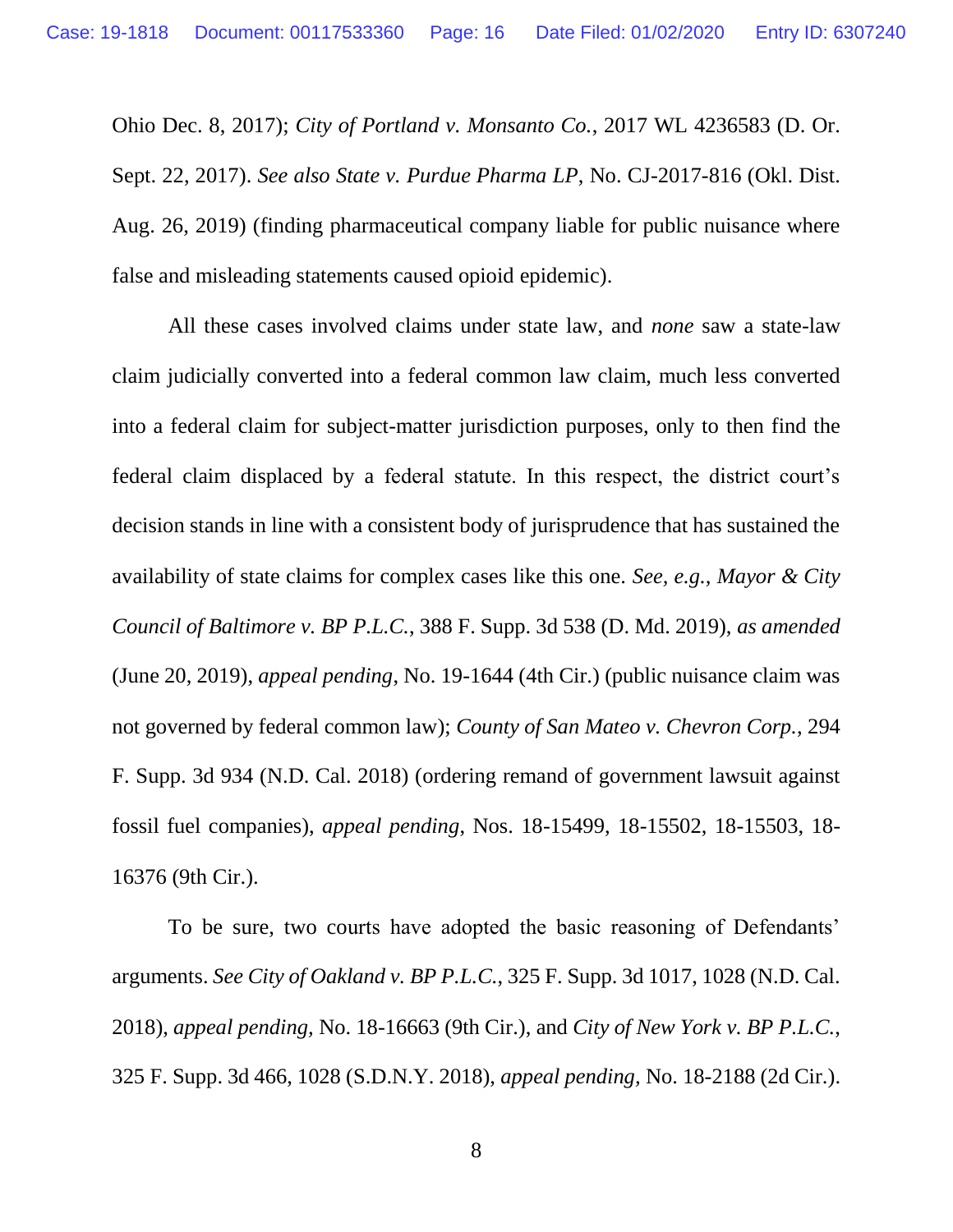Yet, as described more fully below, these two courts joined what is a distinctly minority view.

The district court's decision should be affirmed. As Plaintiff argues in its brief, and as discussed further below, the Court should cabin its review of the district court's decision and address only the narrow question of whether removal is warranted due to federal-officer jurisdiction. As Plaintiff further argues, remand was appropriate because Plaintiff's claims do not arise under federal law, are not completely preempted by the Clean Air Act, do not raise disputed and substantial federal issues, and do not fit into the other narrow categories Defendants proffer that might otherwise support removal.

This is, in short, a case against manufacturers, marketers, and sellers, that sounds in nuisance, negligence, and strict liability for design defect and failure to warn under state law and, in light of those defendants' conduct, seeks to recover costs expended by a local government to address foreseeable harms suffered as a result of the intended use of their products, along with other relief. There are no "uniquely federal interests" at stake in this case. This is not a case about regulating greenhouse gas emissions anywhere, controlling federal fossil fuel leasing programs on public lands, or dictating foreign governments' climate policies or energy regimes. This case raises textbook claims under state law, seeking to allocate fairly a portion of the significant costs required to protect city and county residents from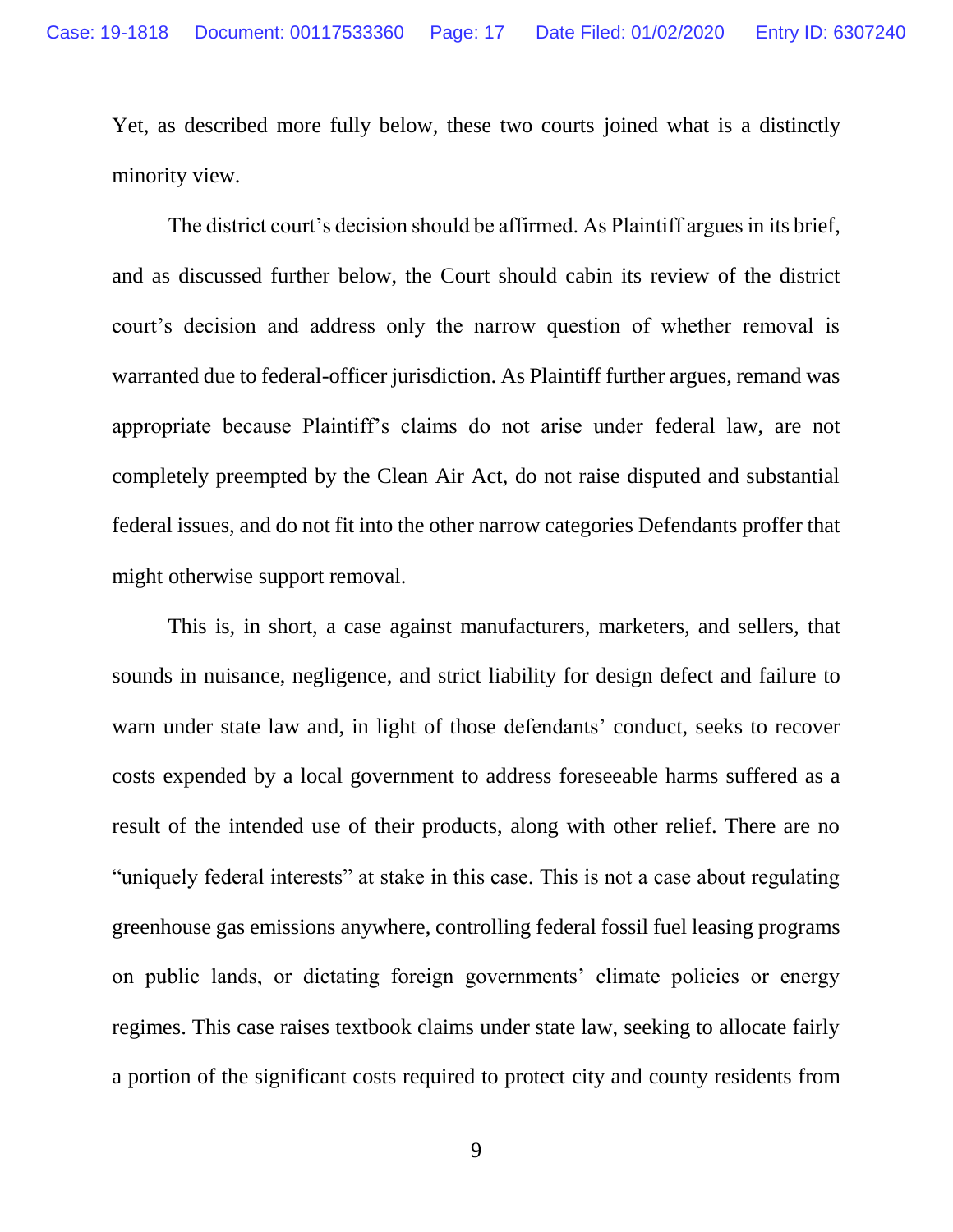harms inflicted by Defendants' products and representations. Ultimately, uniform adjudication of the financial burdens local governments bear for climate change adaptation measures might or might not be desirable public policy, but it is neither necessary nor mandated by any federal law. The district court accurately perceived the extraordinary implications of defendants' arguments to the contrary. Its decision should be upheld.

#### **ARGUMENT**

### <span id="page-17-1"></span><span id="page-17-0"></span>**I. FEDERALISM PRINCIPLES REQUIRE APPELLATE REVIEW OF THE DISTRICT COURT'S REMAND ORDER BE LIMITED TO THE ISSUE CONGRESS EXPRESSLY EXCEPTED.**

The district court properly remanded this case to state court since no basis for removal to federal court applies, including federal-officer jurisdiction pursuant to 28 U.S.C. § 1442(a)(1). This Court should limit its review of the remand order to the question of whether removal was required due to federal-officer jurisdiction. This limitation preserves the balance of federalism Congress sought to protect when it authorized appellate review of federal-officer removal under 28 U.S.C. § 1442, as both the text and legislative history demonstrate. It is also consistent with the vast majority of sister circuit holdings.

Appellate review of remand orders is generally barred with two limited exceptions*.* 28 U.S.C. § 1447(d). An appellate court has jurisdiction to review whether a case was properly removed under 28 U.S.C. § 1443 (civil rights removal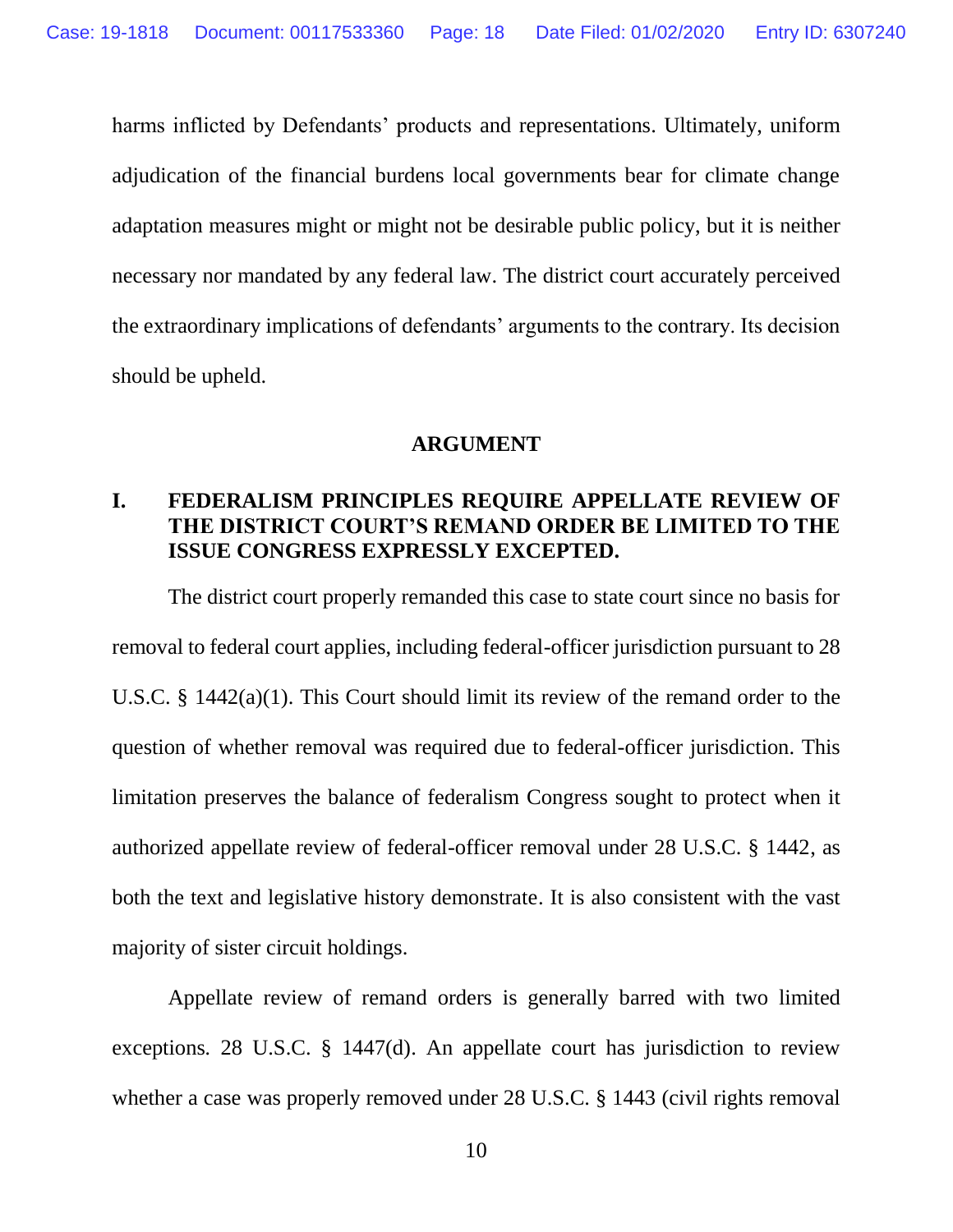provision) or 28 U.S.C. § 1442(a)(1) (federal officer removal provision). The second basis, federal-officer removal, was added in 2011, although removal on these grounds has a long pedigree. <sup>3</sup> Removal Clarification Act of 2011, Pub. L. No. 112- 51, 125 Stat. 545. The Removal Clarification Act of 2011 simply added the words "1442 or" into Section  $1447(d)$  so that Section  $1447(d)$  now reads:

An order remanding a case to the [State court](https://www.law.cornell.edu/definitions/uscode.php?width=840&height=800&iframe=true&def_id=28-USC-1383817500-1054448232&term_occur=38&term_src=title:28:part:IV:chapter:89:section:1447) from which it was removed is not reviewable on appeal or otherwise, except that an order remanding a case to the [State court](https://www.law.cornell.edu/definitions/uscode.php?width=840&height=800&iframe=true&def_id=28-USC-1383817500-1054448232&term_occur=39&term_src=title:28:part:IV:chapter:89:section:1447) from which it was removed pursuant to section [1442](https://www.law.cornell.edu/uscode/text/28/1442) or [1443](https://www.law.cornell.edu/uscode/text/28/1443) of this title shall be reviewable by appeal or otherwise.

Congress intended for this new addition to be identical to the civil rights exception.

H.R. REP. 112-17, at 7 (2011), *reprinted in* 2011 U.S.C.C.A.N. 420, 425 ("Section

2(d) amends Section 1447 by permitting judicial review of Section 1442 cases that

are remanded, *just as they are* with civil rights cases.") (emphasis added).

 $\overline{a}$ 

That the provisions are to be treated the same is important. Although this Court has not had occasion to address it, sister circuits have long held that review is limited to whether removal was proper under Section 1443 when interpreting the

<sup>&</sup>lt;sup>3</sup> Federal officer removal was brought into being in 1815 as a "congressional response to New England's opposition to the War of 1812, [and] its expansion in response to South Carolina's 1833 threats of nullification ... to enactment of the Judicial Code of 1948 when the removal statute took its present form encompassing all federal officers." *Mesa v. California*, 489 U.S. 121, 125-26 (1989). It seeks to avoid state-court hostility to federal authority. *Willingham v. Morgan*, 395 U.S. 402, 405 (1969).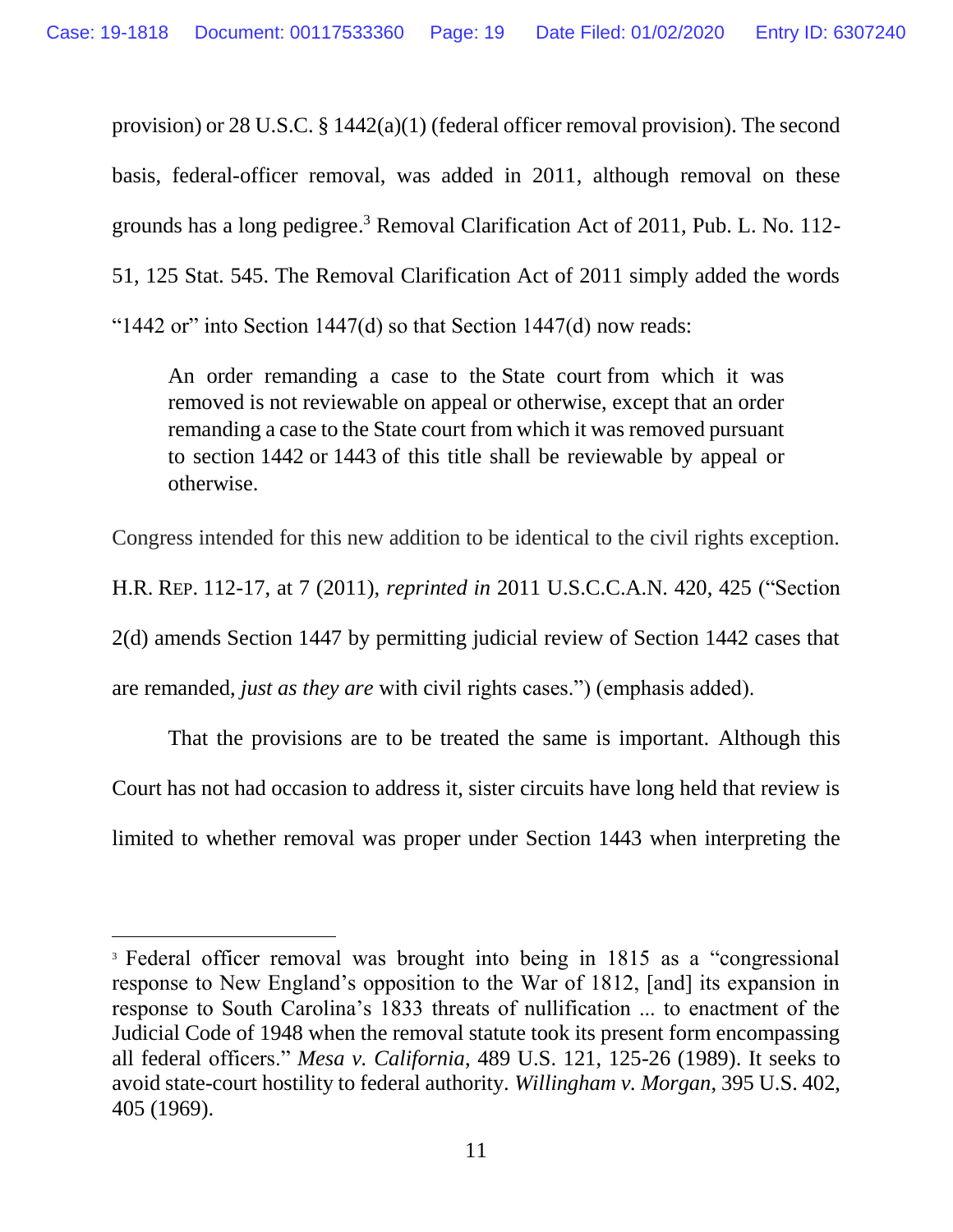civil rights removal exception and does not extend to other bases for remand order. *See Noel v. McCain,* 538 F.2d 633, 635 (4th Cir. 1976) (finding that jurisdiction to review remand of a non-excepted ground for removal "is not supplied by also seeking removal under § 1443(1)"); *City of Walker v. Louisiana*, 877 F.3d 563, 566 n.2 (5th Cir. 2017) (same); *Patel v. Del Taco Inc.,* 446 F.3d 996, 998 (9th Cir. 2006) (same). Section 1442 removal should receive the same treatment as these decisions on Section 1443 removal.

Federalism principles also require that "removal statutes are strictly construed." *Danca v. Private Health Care Sys., Inc*., 185 F.3d 1, 4 (1st Cir. 1999). Strict construction operates to preserve the "power reserved to the states under the Constitution to provide for the determination of controversies in their courts," which Congress may restrict only by the most explicit exercise of its authority over federal jurisdiction. *Shamrock Oil & Gas Corp. v. Sheets*, 313 U.S. 100, 108-09 (1941). The required "'[d]ue regard for the rightful independence of state governments, which should actuate federal courts, requires that they scrupulously confine their own jurisdiction to the precise limits which the statute has defined.'" *Id*. at 109 (quoting *Healy v. Ratta*, 292 U.S. 263, 270 (1934)). *See also Univ. of S. Alabama v. Am. Tobacco Co.*, 168 F.3d 405, 411 (11th Cir. 1999) ("Because removal jurisdiction raises significant federalism concerns, federal courts are directed to construe removal statutes strictly."); *Mulcahey v. Columbia Organic Chemicals Co., Inc.*, 29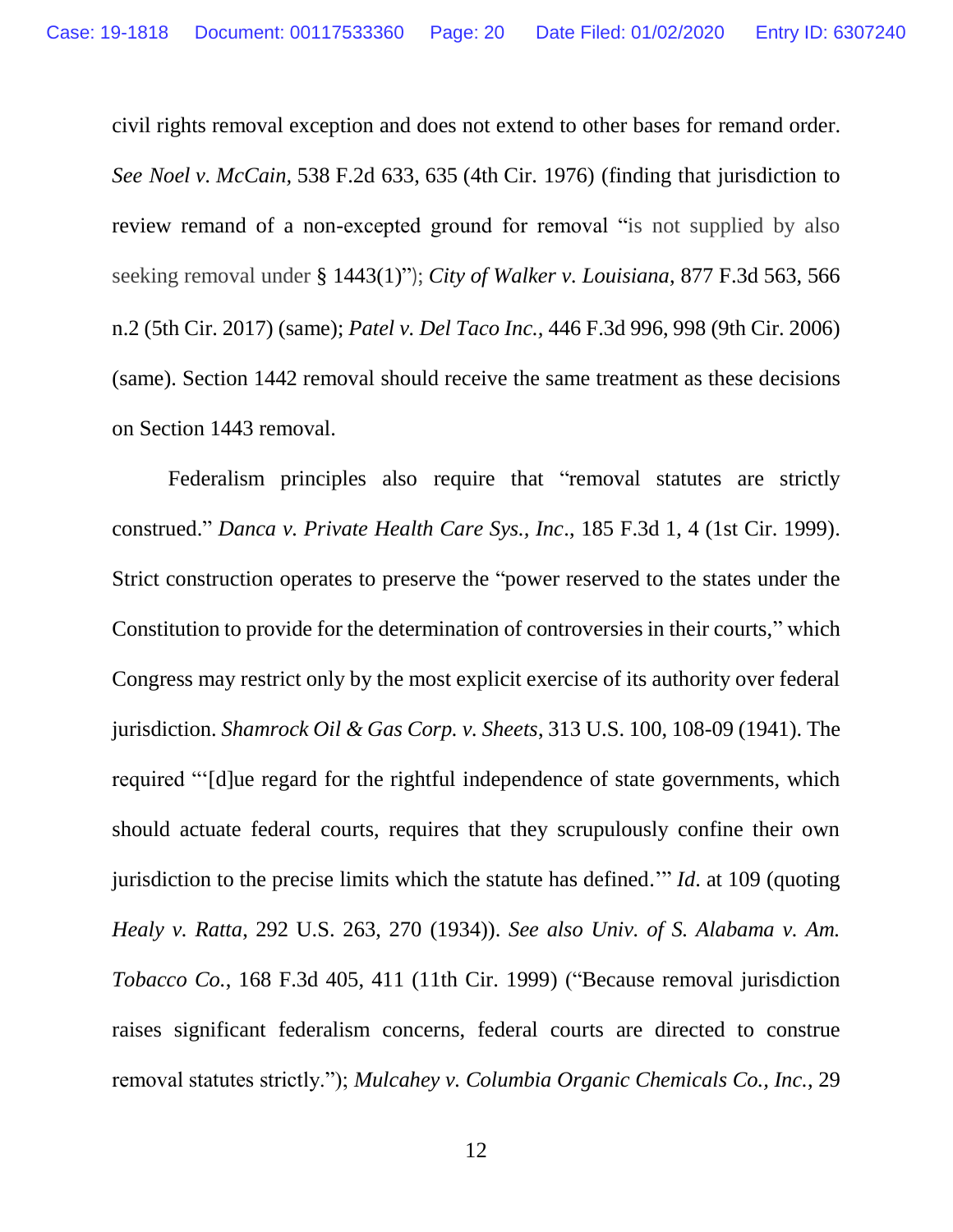F.3d 148, 151 (4th Cir. 1994) ("Because removal jurisdiction raises significant federalism concerns, we must strictly construe removal jurisdiction."); *City of Greenwood v. Peacock*, 384 U.S. 808, 831 (1966) ("[T]he provisions of § 1443(1) do not operate to work a wholesale dislocation of the historic relationship between the state and the federal courts in the administration of the . . . law.").

Indeed, federalism principles motivated the Removal Clarification Act of 2011, through which Congress specifically sought to protect federal officers from being brought into state courts under state pre-civil suit discovery statutes. H.R.R.EP. 112–17, at 3, 2011 U.S.C.C.A.N. at 422 ("The purpose of the law is to take from state courts the indefeasible power to hold a Federal officer or agent criminally or civilly liable for an act allegedly performed in the execution of their Federal duties."). Far from expanding the scope of appellate review to entire remand orders, an expansion that would tip the federalist scale in significant and unpredictable ways, Congress's amendment of the removal procedure statute was concerned with *preserving* the existing balance of power between state and federal courts in cases involving federal officers.

The Chamber of Commerce, as *amicus curiae*, offers an alternative interpretive approach to Section 1447(d), in support of a broader reading of its clear limitations that would have this Court review the entire remand order. *See* Br. of Amicus Curiae Chamber of Commerce ("Chamber Br.") 21-28. None of the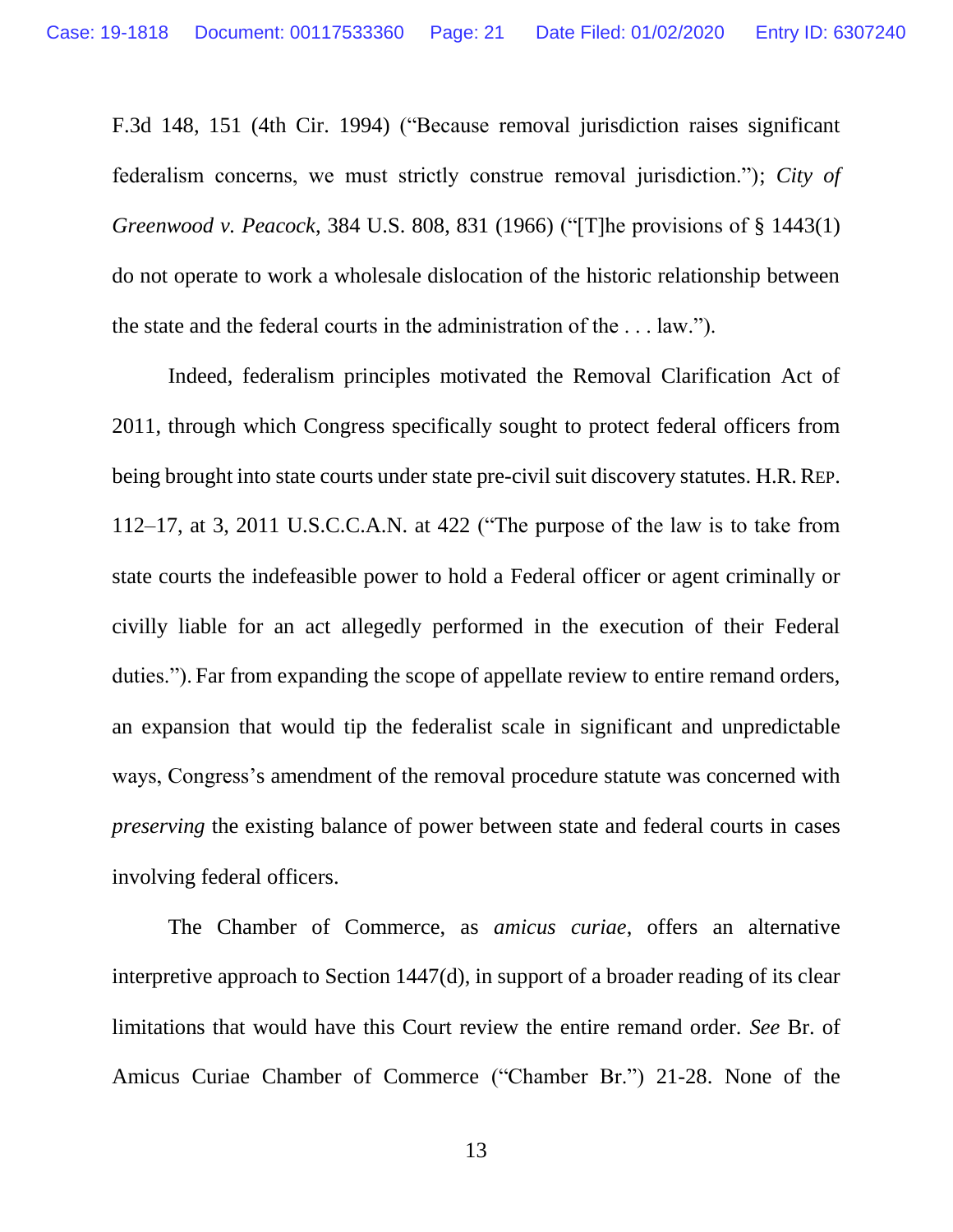arguments the Chamber offers in support of its approach hold water. First, the Chamber relies on the Wright & Miller treatise and *Lu Junhong v. Boeing Co.*, 792 F.3d 805 (7th Cir. 2015), to argue that a broader review does not cause undue delay that would frustrate the purpose of the general ban on appeal of remand orders. Chamber Br. 22–23. Yet, there is no evidence to support this view, it runs against both Congressional intent and common sense, and most circuits have not adopted it. *See e.g.*, *Robertson v. Ball*, 534 F.2d 63, 66 n.5 (5th Cir. 1976) (warning against Section 1447(d) exceptions serving as a "dilatory tactic"); *Appalachian Volunteers, Inc. v. Clark*, 432 F.2d 530, 533 (6th Cir. 1970) (stating that "the review of issues other than those directly related to the propriety of the remand order itself would frustrate the clear Congressional policy of expedition"). Wright & Miller itself plainly acknowledges that "it has been held that review is limited to removability under § 1443." 15A Wright et al., Fed. Prac. & Proc. Juris. § 3914.11 (2d ed.). As the Eighth Circuit explained, "[t]he plain language of  $\S$  1447(d) governs this" result. *Jacks v. Meridian Res. Co.,* 701 F.3d 1224, 1229 (8th Cir. 2012).

Second, although the Chamber of Commerce posits that broader review is consistent with appellate procedure in other contexts such as 28 U.S.C. § 1292(b), 28 U.S.C. § 1453 (or the Class Action Fairness Act (CAFA)), appeals of orders granting or denying injunctions, and pendent-appellate-jurisdiction cases, all of which are distinguishable from Section 1447(d) or simply irrelevant. As Plaintiff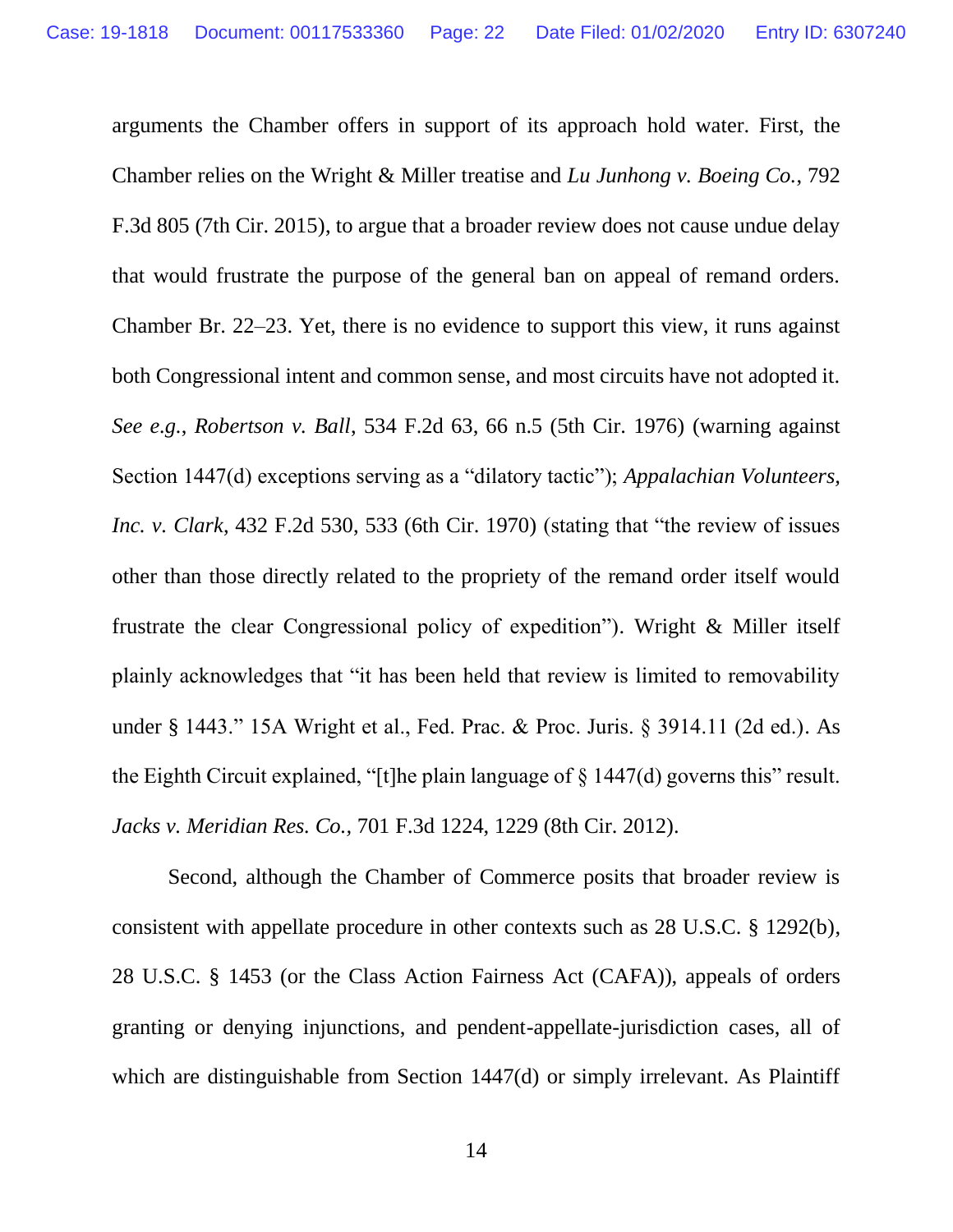argues, Section 1292(b) does not establish a general rule for the scope of appellate appeal for statutes using the word "order." Pl. Br. 9-10. Furthermore, while some circuits have read CAFA to allow for broader review, other courts have correctly determined that "jurisdiction to review a CAFA remand order stops at the edge of the CAFA portion of the order." *City of Walker*, 877 F.3d at 567. *See also [Jacks,](https://1.next.westlaw.com/Link/Document/FullText?findType=Y&serNum=2029450525&pubNum=0000506&originatingDoc=I383adac0d73111e7af08dbc2fa7f734f&refType=RP&fi=co_pp_sp_506_1228&originationContext=document&transitionType=DocumentItem&contextData=(sc.UserEnteredCitation)#co_pp_sp_506_1228)* 701 [F.3d at 1229.](https://1.next.westlaw.com/Link/Document/FullText?findType=Y&serNum=2029450525&pubNum=0000506&originatingDoc=I383adac0d73111e7af08dbc2fa7f734f&refType=RP&fi=co_pp_sp_506_1228&originationContext=document&transitionType=DocumentItem&contextData=(sc.UserEnteredCitation)#co_pp_sp_506_1228)

The Chamber's argument based on analogies to the scope of appellate review of injunctions and the exercise of pendent-appellate-jurisdiction misapprehend the relevant precedents. The Chamber appears to argue that, in some contexts, courts of appeals may review matters that satisfy a well-articulated standard that tends to be the exception rather than the rule. Chamber Br. 26-27, *citing, e.g., Avery v. Sec'y of Health & Human Servs.,* 762 F.2d 158, 161 (1st Cir. 1985) (finding it "proper in the context of this litigation to treat the 'notice' and 'procedure' orders as injunctive relief that is appealable on an interlocutory basis" because they necessarily entailed the merits and relief for which a contempt order could be issued); *Codex Corp. v. Milgo Elec. Corp.,* 553 F.2d 735, 737 (1st Cir. 1977) ("Appellate review, therefore, is properly limited in the ordinary case because it serves little purpose, other than delay, to engage in a de novo consideration of such an inherently indeterminate decision," but noting that the "case at bar presents special reasons [for plenary review] because of important considerations involved in patent litigation.").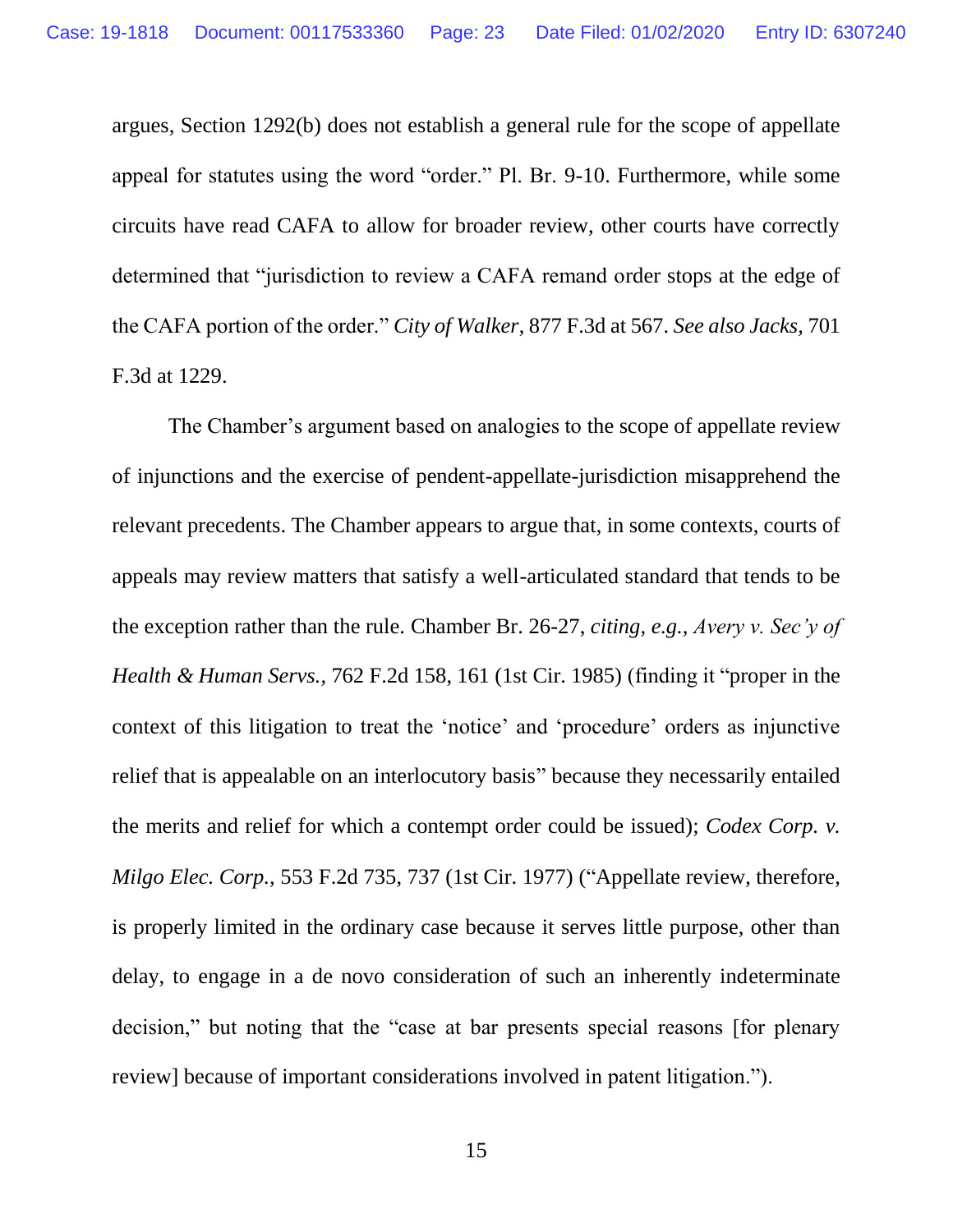As the language utilized by these decisions make plain, the cases do nothing to support a broad principle affording appellate courts the discretion to expand the scope of review whenever it might allow the court to address issues that may later come before them on appeal. Nor does it bear on the scope of appellate review of a district court remand order under Section 1447(d). The Chamber's proposed expansion of the scope of review would effectively undermine any and all limits imposed by Congress.

The language of the statute, congressional intent, and federalism principles all support limiting the scope of appellate review to Section 1447(d)'s stated exceptions. The vast majority of sister circuits agree with that conclusion, whether focused on federal-officer removal or its longstanding companion in Section 1447(d), the civilrights exception. *See City of Walker*, 877 F.3d at 567 n.2 (citing Fifth Circuit precedents); *Jacks,* 701 F.3d at 1230 [\(8th Cir. 2012\);](https://1.next.westlaw.com/Link/Document/FullText?findType=Y&serNum=2029450525&pubNum=0000506&originatingDoc=I48e52910e96411e9be36860eb2f983f8&refType=RP&fi=co_pp_sp_506_1229&originationContext=document&transitionType=DocumentItem&contextData=(sc.Keycite)#co_pp_sp_506_1229) *Patel,* [446 F.3d at](https://1.next.westlaw.com/Link/Document/FullText?findType=Y&serNum=2009070653&pubNum=0000506&originatingDoc=I48e52910e96411e9be36860eb2f983f8&refType=RP&fi=co_pp_sp_506_998&originationContext=document&transitionType=DocumentItem&contextData=(sc.Keycite)#co_pp_sp_506_998) 998 (9th [Cir.\)](https://1.next.westlaw.com/Link/Document/FullText?findType=Y&serNum=2009070653&pubNum=0000506&originatingDoc=I48e52910e96411e9be36860eb2f983f8&refType=RP&fi=co_pp_sp_506_998&originationContext=document&transitionType=DocumentItem&contextData=(sc.Keycite)#co_pp_sp_506_998) (examining civil-rights exception and finding review limited to that ground for remand) *Alabama v. Conley,* [245 F.3d 1292, 1293 n.1 \(11th Cir. 2001\)](https://1.next.westlaw.com/Link/Document/FullText?findType=Y&serNum=2001260892&pubNum=0000506&originatingDoc=I48e52910e96411e9be36860eb2f983f8&refType=RP&fi=co_pp_sp_506_1293&originationContext=document&transitionType=DocumentItem&contextData=(sc.Keycite)#co_pp_sp_506_1293) (same); *[Davis](https://1.next.westlaw.com/Link/Document/FullText?findType=Y&serNum=1997061471&pubNum=0000506&originatingDoc=I48e52910e96411e9be36860eb2f983f8&refType=RP&fi=co_pp_sp_506_1047&originationContext=document&transitionType=DocumentItem&contextData=(sc.Keycite)#co_pp_sp_506_1047)  v. Glanton,* [107 F.3d 1044, 1047 \(3d Cir. 1997\)](https://1.next.westlaw.com/Link/Document/FullText?findType=Y&serNum=1997061471&pubNum=0000506&originatingDoc=I48e52910e96411e9be36860eb2f983f8&refType=RP&fi=co_pp_sp_506_1047&originationContext=document&transitionType=DocumentItem&contextData=(sc.Keycite)#co_pp_sp_506_1047) (same); *[Noel v. McCain](https://1.next.westlaw.com/Link/Document/FullText?findType=Y&serNum=1976123958&pubNum=0000350&originatingDoc=I48e52910e96411e9be36860eb2f983f8&refType=RP&fi=co_pp_sp_350_635&originationContext=document&transitionType=DocumentItem&contextData=(sc.Keycite)#co_pp_sp_350_635)*, 538 F.2d [633, 635 \(4th Cir. 1976\)](https://1.next.westlaw.com/Link/Document/FullText?findType=Y&serNum=1976123958&pubNum=0000350&originatingDoc=I48e52910e96411e9be36860eb2f983f8&refType=RP&fi=co_pp_sp_350_635&originationContext=document&transitionType=DocumentItem&contextData=(sc.Keycite)#co_pp_sp_350_635) (same); *McQueary v. Jefferson Cty.,* 819 F.2d 1142, at \*2 (6th Cir. 1987) (same). 4

 $\overline{a}$ 

<sup>&</sup>lt;sup>4</sup> Prudential reasons further support the rationale behind these decisions. If alleging federal-officer removal opens the door to appellate review of all other asserted bases for removal, no lawyer would neglect to find a defensible, if inadequate, way to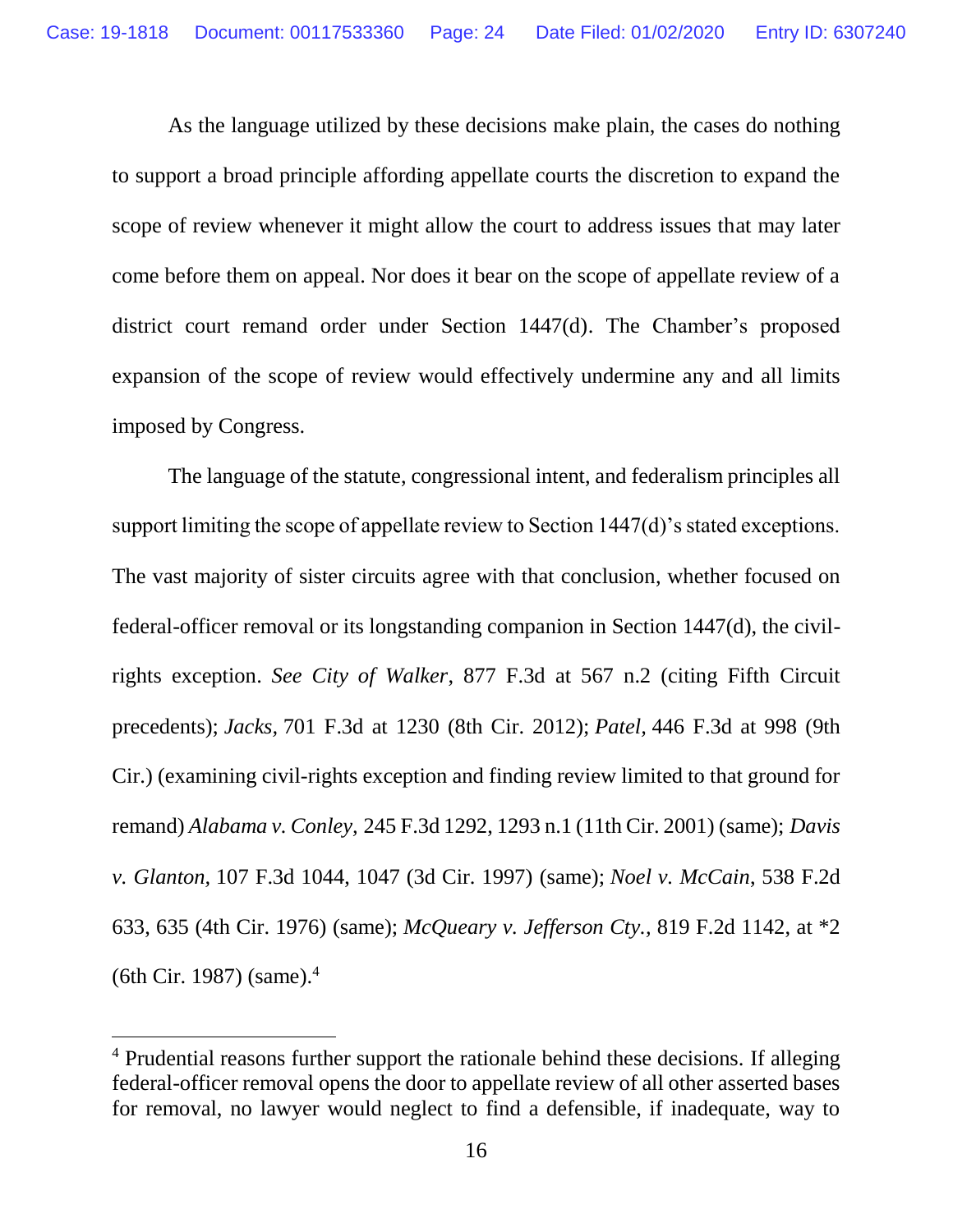Although Defendants attempt to wedge the federal door open with federalofficer removal to allow for appeal of removal grounds that are not reviewable, this Court should consider only the meritless claim of federal-officer removal on appeal based on the widespread agreement as to the meaning of Section 1447(d). Congress plainly added federal-officer removal with knowledge of the section's preexisting interpretation. *Lorillard v. Pons*, 434 U.S. 575, 580 (1978). It expressed no intent nor added any language to indicate its disagreement with precedent that cabins review to the specified exceptions.

### <span id="page-24-0"></span>**II. THERE ARE NO "UNIQUELY FEDERAL INTERESTS" AT STAKE IN THIS CASE SUFFICIENT TO REQUIRE CONVERSION OF PLAINTIFF'S STATE LAW CLAIMS INTO FEDERAL LAW CLAIMS OR TO CONFER FEDERAL JURISDICTION.**

The district court properly concluded that it lacked subject-matter jurisdiction because regardless of the transboundary nature of anthropogenic climate change there are no "uniquely federal interests" at issue in this case that require that the state law claims be transmuted into federal ones. The Supreme Court has described cases involving such "uniquely federal interests" as those "narrow areas [that are] . . . concerned with the rights and obligations of the United States, interstate and international disputes implicating the conflicting rights of States or our relations with

 $\overline{a}$ 

assert that peculiar form of removal to avoid the bar on interlocutory appeal for all other justifications for removal. As a result, the exception (federal-officer removal) would swallow the rule against interlocutory review of removal generally, highlighting the concerns articulated by these sister circuits about appellate delay.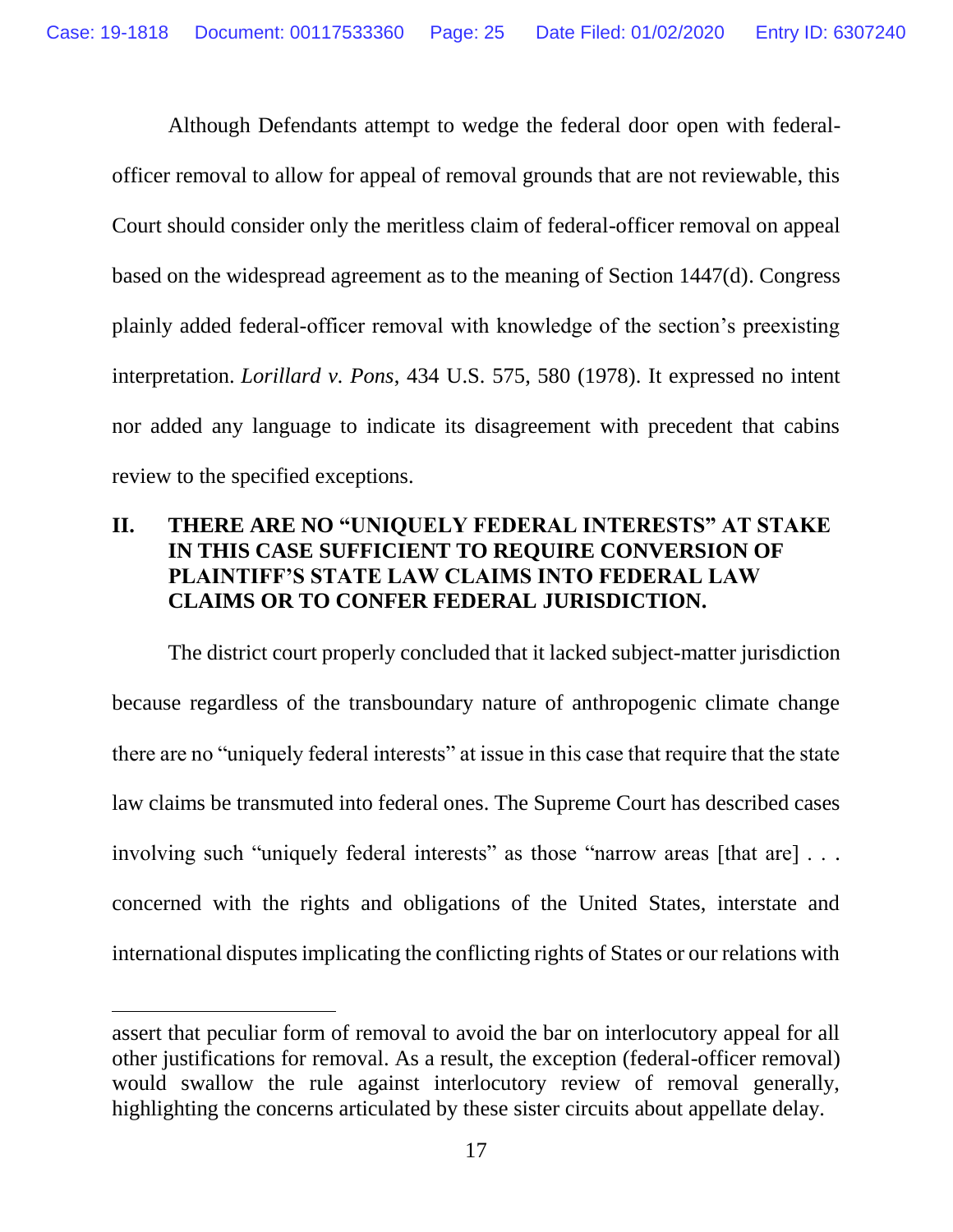foreign nations, and admiralty cases." *Tex. Indus., Inc. v. Radcliff Materials, Inc.*, 451 U.S. 630, 641 (1981) (citation omitted). As the district court concluded and as State of Rhode Island persuasively argues in its brief, this case invokes none of those concerns.

This conclusion holds true whether Defendants reframe Plaintiff's claims as "arising under" federal common law, as raising disputed and substantial federal issues, or as being completely preempted. The first two arguments are masks for more straightforward preemption arguments properly addressed by state courts, *see Franchise Tax Bd. v. Constr. Laborers Vacation Tr. for S. Calif.*, 463 U.S. 1, 14 (1983) (ordinary preemption provides no basis for removal, even if it is the only issue); and the last argument is simply wrong.

The reasoning underlying Defendants' argument that there are "uniquely federal interests" at stake in this matter would, if adopted by this Court, pose a risk to cities and counties across the country. If endorsed, such reasoning could empower federal common law to hold domain over a broad swath of policy areas, and federal courts to claim jurisdiction over a wide array of state law claims, subverting cities' and other local governments' ability to rely on traditional legal tools in state courts to pursue remedies for environmental harms, among other things.

This potential outcome is especially worrisome in the context of climate change. Climate change directly impacts subnational governmental interests. *See,*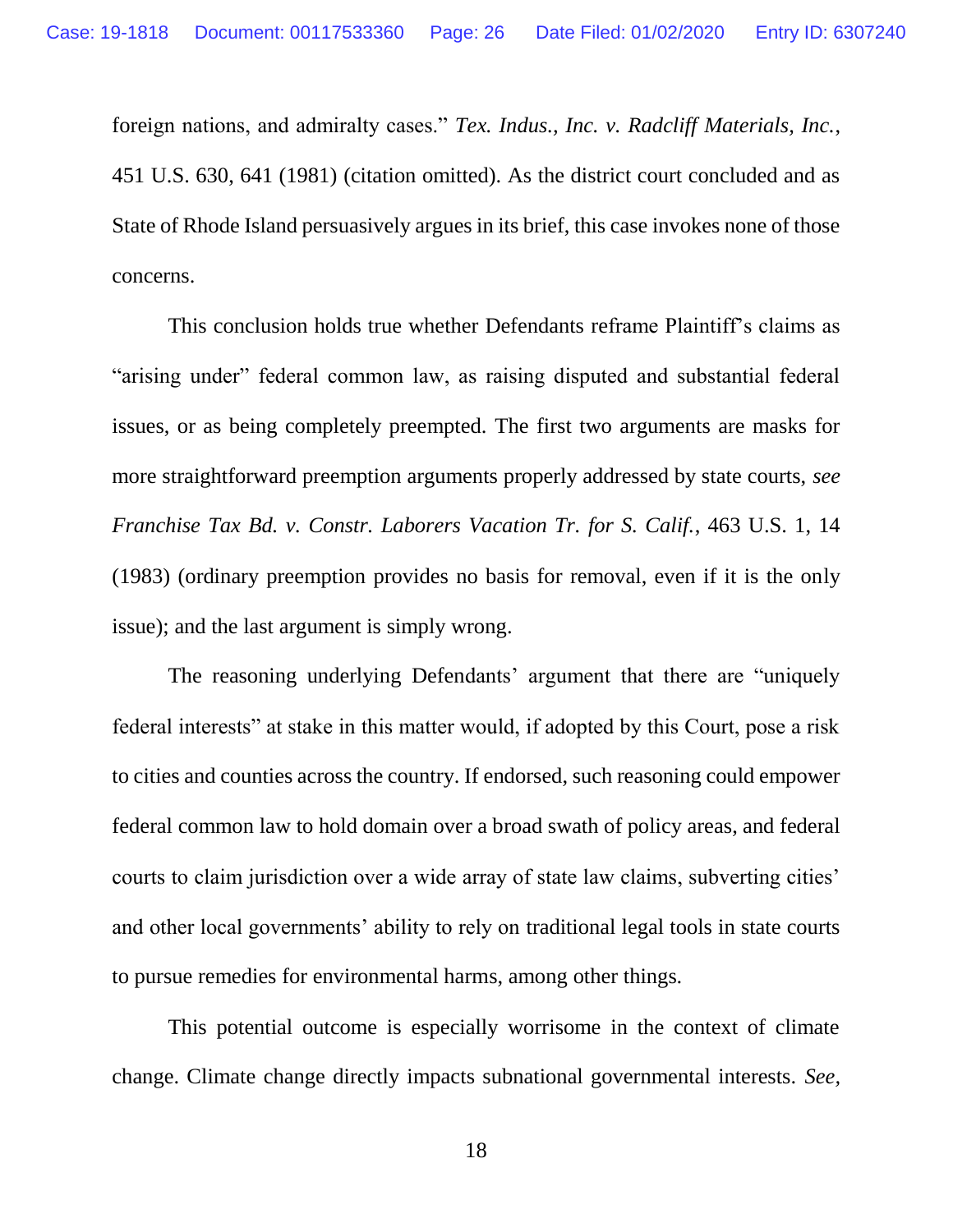*e.g.*, *Am. Fuel & Petrochemical Manufacturers v. O'Keeffe*, 903 F.3d 903, 913 (9th Cir. 2018) ("[S]tates have a legitimate interest in combating the adverse effects of climate change on their residents."). *See also, e.g.,* Climate Protection and Green Economy Act, Mass. Gen. Laws Ann. ch. 21N (requiring regulatory limits set for sources or categories of sources that emit greenhouse gases); Climate Change Planning and Resiliency Act, Conn. Pub. Act 18-82 (requiring state to achieve greenhouse gas reduction of at least 45% below 2001's levels by January 1, 2030; integrates new sea level change projections into various municipal and state planning documents; and, applies the new sea level change projections to the state's coastal management and flood management laws). Moreover, federal emissions programs have assigned emissions limits to states, making states responsible for determining how to reach them. *See, e.g.,* Clean Power Plan, 80 Fed. Reg. 64,662 (Oct. 23, 2015).

As a result, states have taken a wide array of actions to combat climate change, including adopting adaptation or resilience plans. These efforts require the expenditure of significant funds and use of public resources. *See* Center for Climate and Energy Solutions, State Climate Policy Maps, <https://www.c2es.org/content/state-climate-policy/> (last visited Dec. 23, 2019) (showing that all states within the First Circuit have adopted greenhouse gas emissions targets).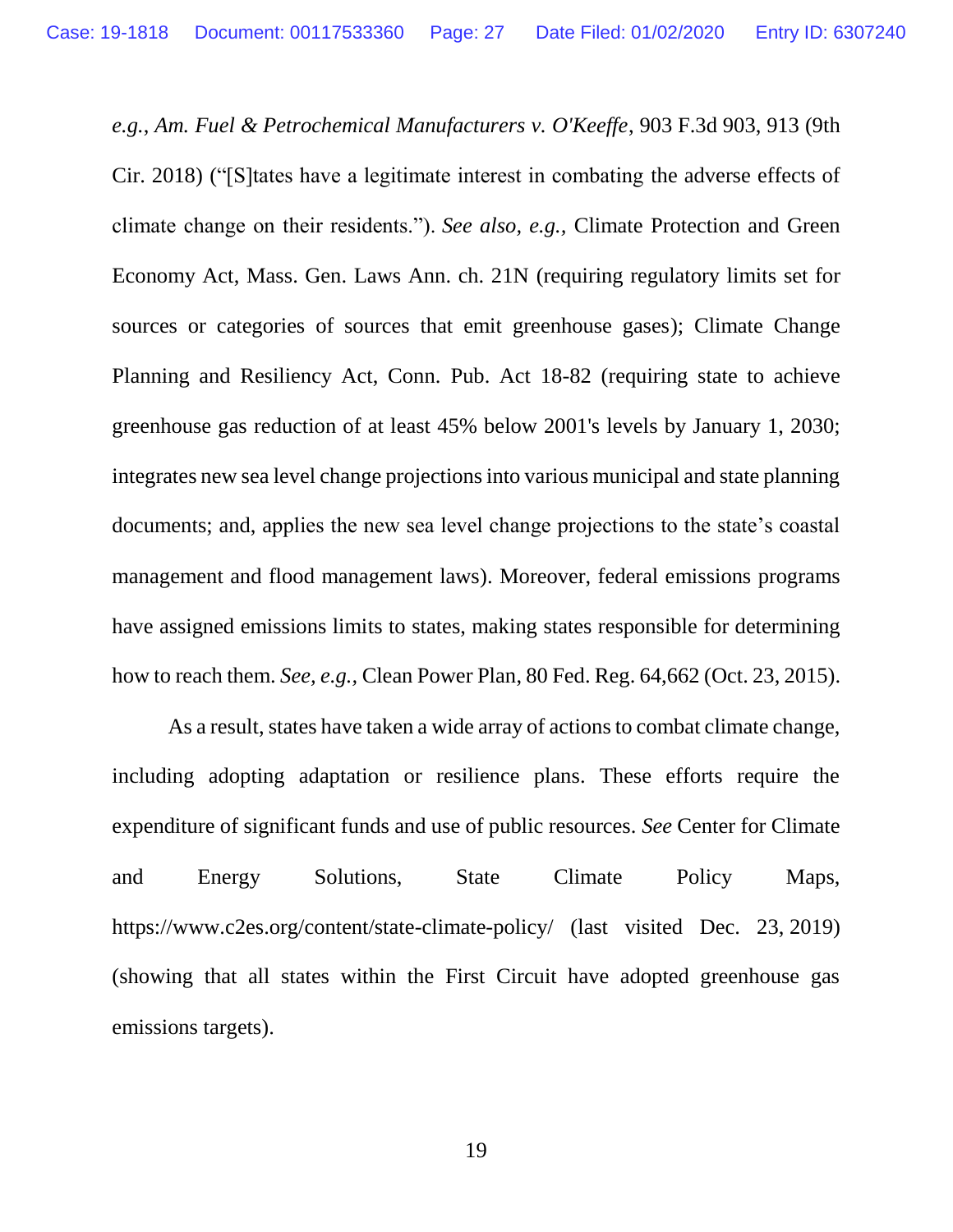Cities have also been at the forefront of climate action. At last count, 1,060 mayors have joined the U.S. Conference of Mayors' Climate Protection Agreement. Some 280 cities and counties have joined the "We Are Still In" coalition, a group of more than 3,600 mayors, county executives, governors, tribal leaders, college and university leaders, businesses, faith groups, and investors who have committed to take action consistent with the United States' Paris Agreement commitments. In addition to the resources provided by Local Government *Amici* to their members, national and transnational peer networks such as Climate Mayors, Carbon Neutral Cities Alliance, C40, and ICLEI – Local Governments for Sustainability have been formed to provide cities, city political leaders, and city agency staff with support and capacity to take on climate change challenges.

Importantly, courts have routinely upheld subnational climate actions in the face of challenges that they interfere with national interests or priorities and affirmed the legitimacy of state interests in climate action. *See, e.g.*, *Rocky Mtn. Farmers v. Corey*, 913 F.3d 940 (9th Cir. 2019) (upholding California's low carbon fuel standard against preemption and dormant commerce clause challenge and noting it reflects "legitimate state interest"); *Am. Fuel & Petrochemical Manufacturers,* 903 F.3d 903 (upholding Oregon's low carbon fuel standard against dormant commerce clause challenge); *Electric Power Supply Ass'n v. Star*, 904 F.3d 518 (7th Cir. 2018) (upholding Illinois promoting zero-carbon energy sources against dormant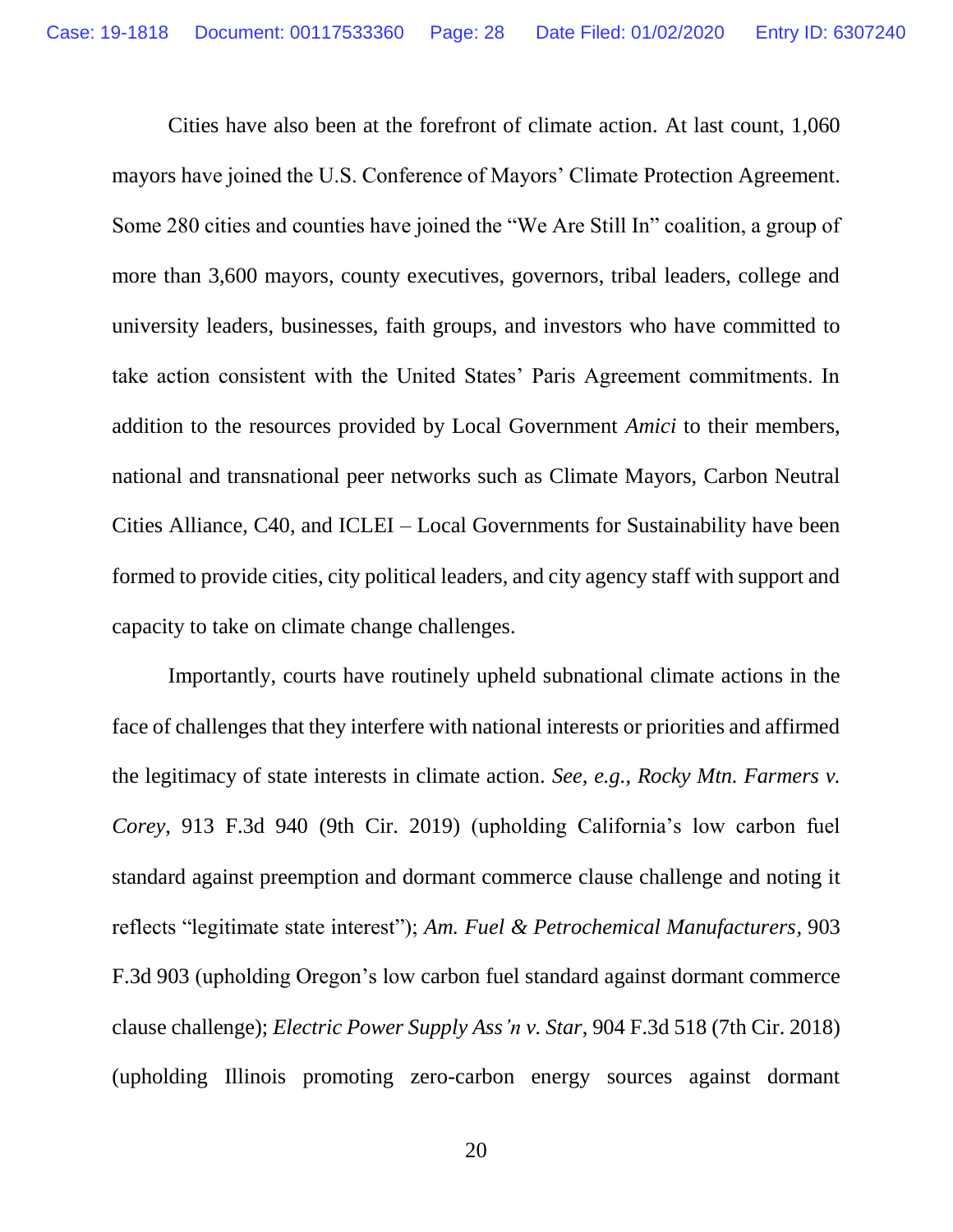commerce cause and preemption by the Federal Power Act); *Coal. for Competitive Elec. v. Zibelman*, 272 F. Supp. 3d 554, 559 (S.D.N.Y. 2017) (holding New York State program promoting zero-carbon energy sources did not violate dormant commerce cause), *aff'd* 906 F.3d 41 (2d Cir. 2018); *Energy and Env't Legal Inst. v. Epel*, 43 F. Supp. 3d 1171 (D. Colo. 2014) (finding Colorado renewable energy mandate did not violate dormant commerce clause). *Cf. Columbia Pac. Bldg. Trades Council v. City of Portland*, 412 P.3d 258 (Or. Ct. App. 2018) (holding zoning ordinance banning new and expanded fossil fuel export terminals did not violate dormant commerce clause but not reaching whether reducing greenhouse gasses is a legitimate local interest due to other interests supporting city's decision).

This consistent treatment by the courts of state and local efforts affirms that global climate change is also a local problem, requiring local solutions. As discussed in Part III below, courts have also, until recently, upheld the availability of state law claims for climate harms. This Court should keep this case in line with precedent.

### <span id="page-28-0"></span>**III. THE DISPLACEMENT OF A FEDERAL COMMON LAW CAUSE OF ACTION FOR NUISANCE BY STATUTE REQUIRES THE STATE LAW CAUSE OF ACTION BE TREATED ON ITS OWN TERMS.**

As the State of Rhode Island argues in its brief, the displacement of any federal common law claims by the Clean Air Act only confirms the viability of Plaintiff's state law claims.

21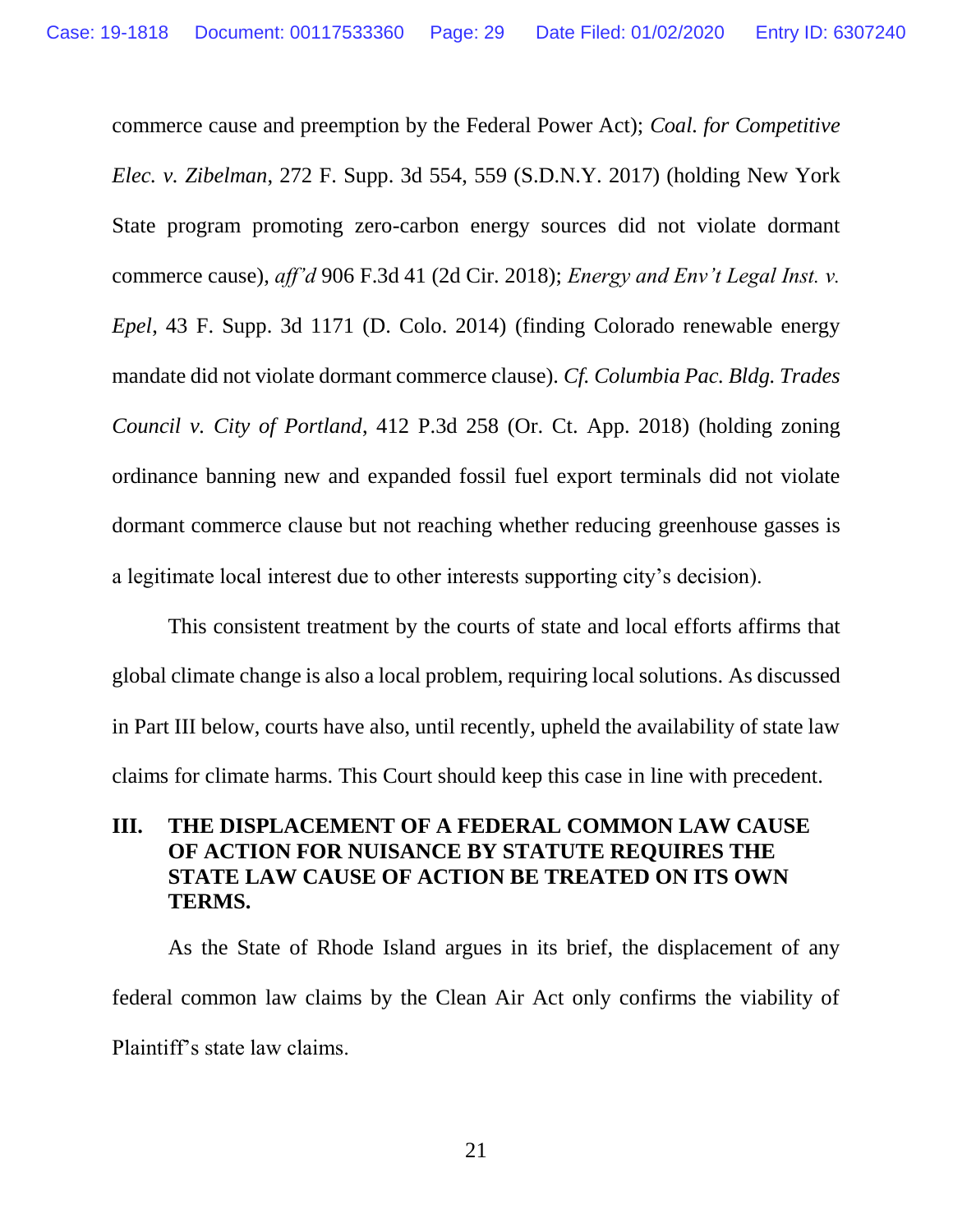The Supreme Court, as all parties to the present litigation acknowledge, directly addressed the displacement of federal public nuisance in *Am. Elec. Power, Co. v. Connecticut*, 564 U.S. 410, 424 (2011) (*AEP*), explaining that "the Clean Air Act and the EPA actions it authorizes displace any federal common law right to seek abatement" of GHG emissions. The Ninth Circuit, following the Supreme Court's precedent, held "if a cause of action is displaced, displacement is extended to all remedies," including damages. *Native Vill. of Kivalina v. ExxonMobil Corp.*, 696 F.3d 849, 857 (9th Cir. 2012). Neither *AEP* nor *Kivalina* foreclosed a public nuisance claim based on state law, nor the availability of state courts to adjudicate such a claim.

Indeed, they did just the opposite. The Supreme Court's express view is that the existence of a federal common law claim that has been displaced by federal legislation does *not* erase the possibility of state law claims; rather, it converts the availability of state claims into an ordinary question of statutory preemption. *See City of Milwaukee v. Illinois*, 451 U.S. 304, 327-29 (1981); *Int'l Paper Co. v. Ouellette*, 479 U.S. 481, 487 (1987). Accordingly, in her opinion for a unanimous court in *AEP*, Justice Ginsburg wrote, "[i]n light of our holding that the Clean Air Act displaces federal common law, the availability *vel non* of a state lawsuit depends, *inter alia*, on the preemptive effect of the federal Act." *AEP*, 564 U.S. at 429. *See also Merrick v. Diageo Ams. Supply, Inc.*, 805 F.3d 685, 690 (6th Cir. 2015) and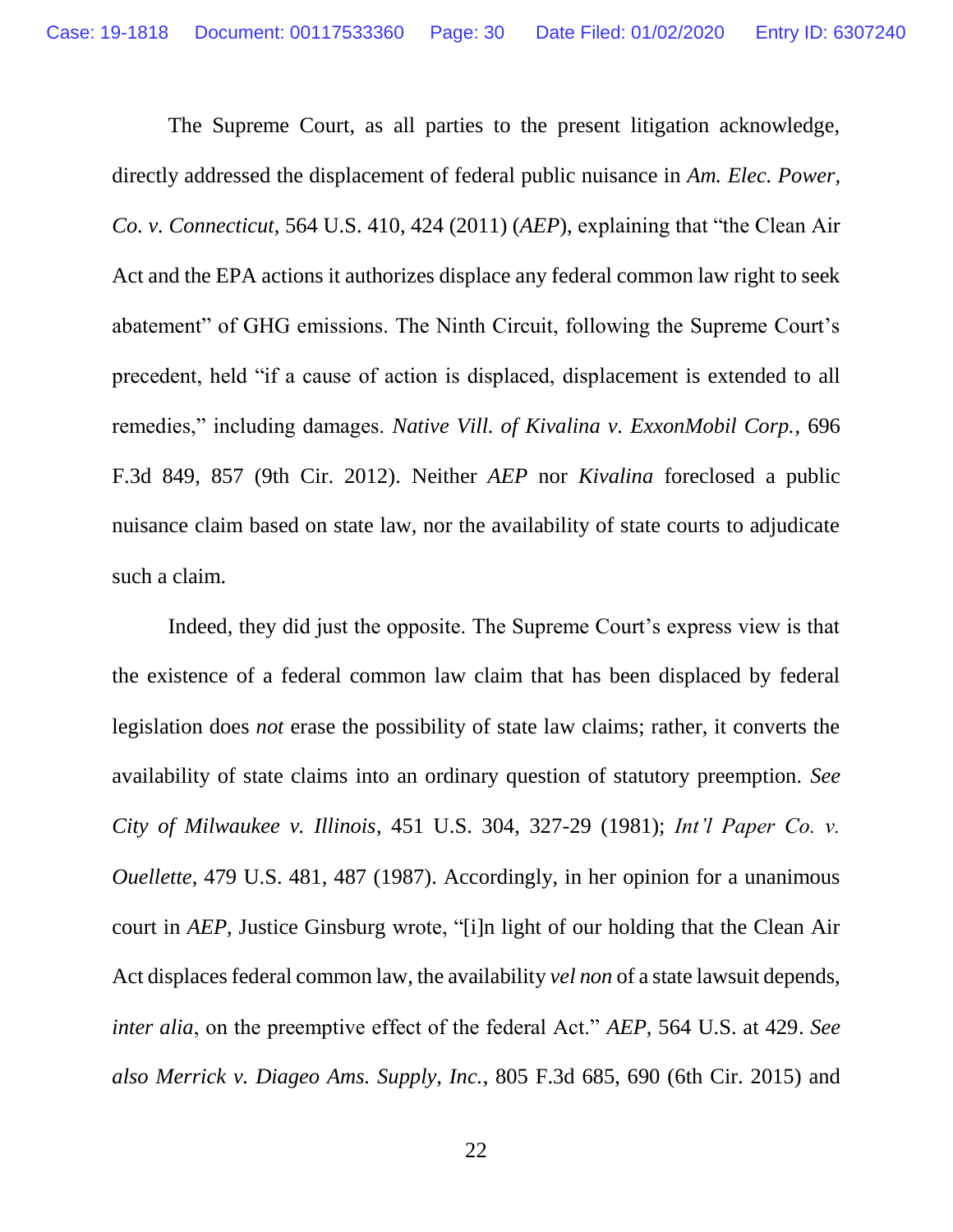*Little v. Louisville Gas & Elec. Co.*, 805 F.3d 695, 698 (6th Cir. 2015) (state common law nuisance for interstate pollution not preempted by Clean Air Act).

The Ninth Circuit's decision in *Kivalina* further supports proceeding with the state law claims in this case. Discussing the supplemental state law claims filed there, the Ninth Circuit panel noted that the district court had declined to exercise supplemental jurisdiction and dismissed the claim without prejudice to re-file in state court. 696 F.3d at 854-55. *See also Native Vill. of Kivalina v. ExxonMobil Corp.*, 663 F. Supp. 2d 863, 882 (N.D. Cal. 2009) (stating that a federal court "may decline to exercise supplemental jurisdiction over a claim if it has dismissed all claims over which it has original jurisdiction"), *aff'd* 696 F.3d 849, 857 (9th Cir. 2012); *Alexandria Resident Council, Inc. v. Alexandria Redevelopment & Hous. Auth.*, 11 F. App'x 283, 287 (4th Cir. 2001) ("Although a federal court has discretion to assert pendent jurisdiction over state claims even when no federal claims remain, . . . certainly if the federal claims are dismissed before trial ... the state claims should be dismissed without prejudice. . . . For, when all federal claims are dismissed early in the litigation, the justifications behind pendent jurisdiction considerations of judicial economy, convenience and fairness to litigants—are typically absent." (citations omitted)).

The concurrence in *Kivalina* stated unequivocally that "[d]isplacement of the federal common law does not leave those injured by air pollution without a remedy,"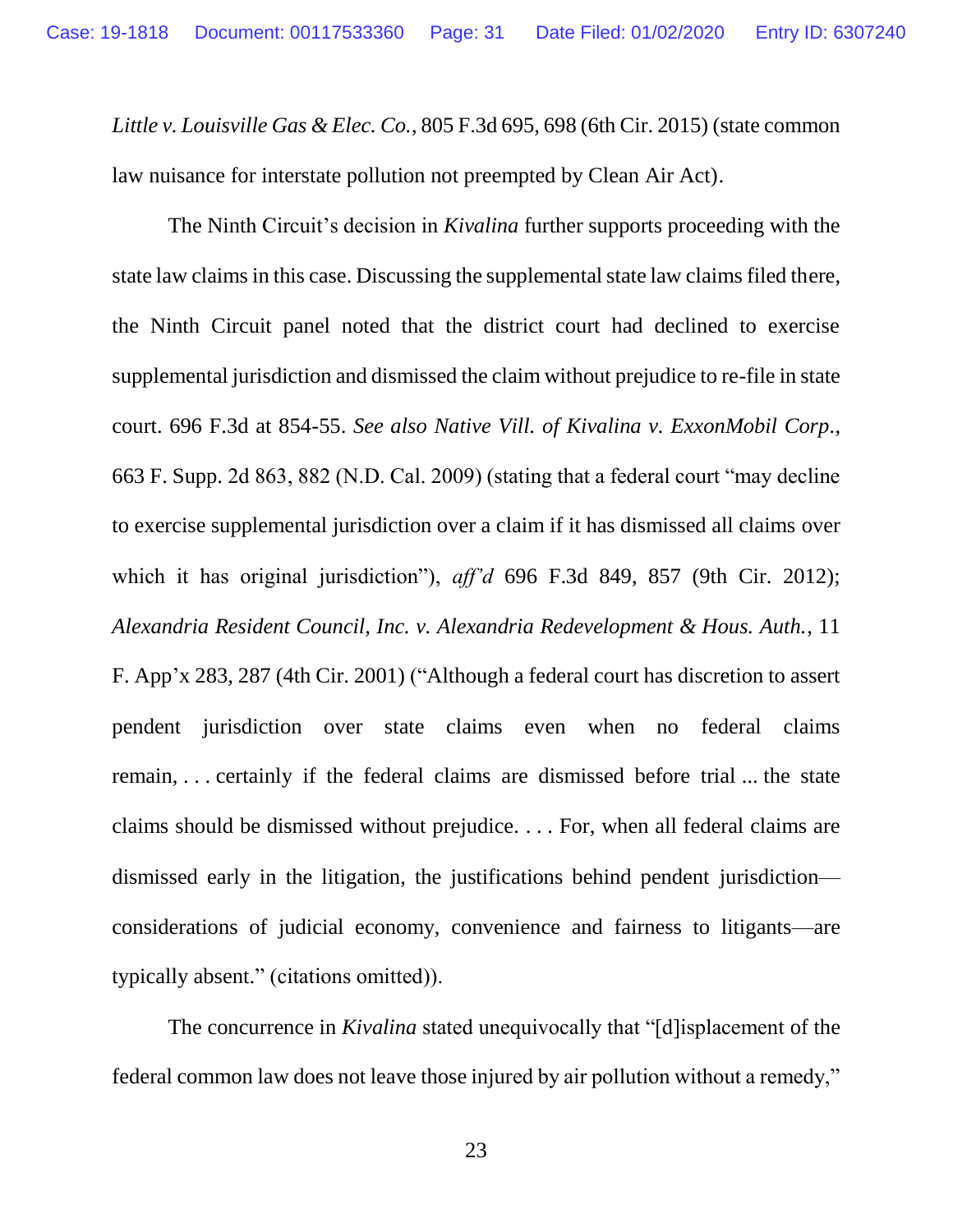and suggested state nuisance law as "an available option to the extent it is not preempted by federal law." 696 F.3d at 866 (Pro, J., concurring). Here, there can be no such preemption because federal law does not address either climate change adaptation damages or Defendants' product design and marketing activities, and therefore cannot preempt Plaintiff's claims. In any event, as the district court in *County of San Mateo v. Chevron* noted, state courts are "entirely capable of adjudicating" whether state laws claims are preempted by federal law. 294 F. Supp. 3d at 938. The possibility of preemption does not result in the erasure of the cause of the action. Moreover, preemption is a defense to state law claims and cannot provide the basis for federal court jurisdiction. *Franchise Tax Bd,* 463 U.S. at 14.

The Supreme Court and Ninth Circuit's jurisprudence is also consistent with the original Fifth Circuit panel's 2009 opinion in *Comer v. Murphy Oil USA*, 585 F.3d 855, 860 (5th Cir. 2009) (*Comer I*), *petition for writ of mandamus denied sub nom. In re Comer*, 562 U.S. 1133 (2011). In *Comer I*, plaintiffs seeking damages for injuries suffered as a result of Hurricane Katrina had invoked federal jurisdiction based on diversity. The Fifth Circuit panel found that a diversity suit brought under state law for damages was materially distinguishable from public nuisance claims brought under federal law and sustained the claims. 585 F.3d at 878-79. (The decision was subsequently vacated when the Fifth Circuit granted rehearing *en banc*; the Fifth Circuit then failed to muster a quorum for the rehearing, thereby effectively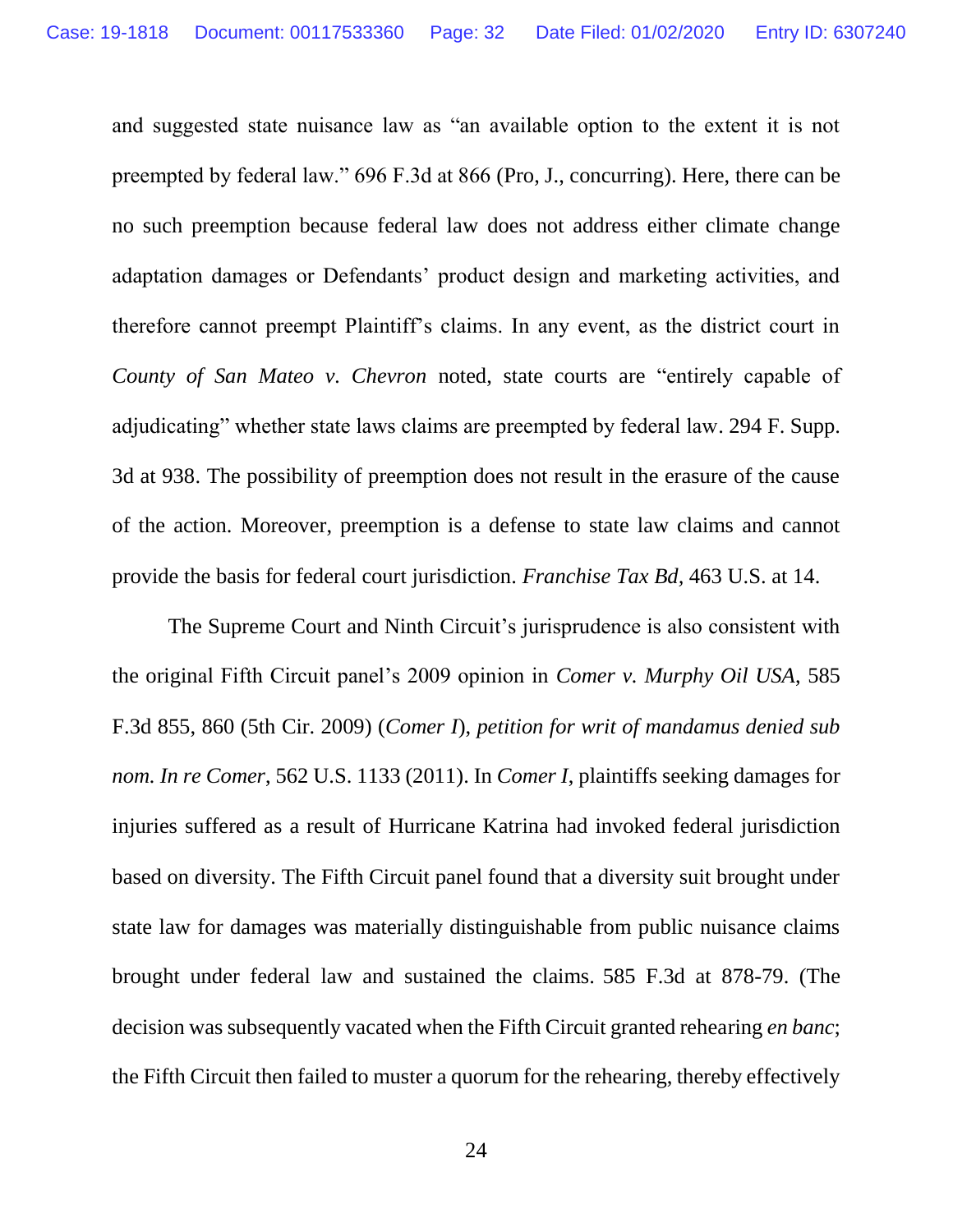reinstating the district court's decision as a matter of law. *Comer v. Murphy Oil USA*, 607 F.3d 1049 (5th Cir. 2010)).

The weight of precedent is overwhelming, and the district court's remand order is consistent with it. Defendants' argument that Plaintiff's state law claims challenging one set of behaviors (production, marketing, and sale of a product) should be converted into a federal law claim challenging another set of behaviors (combustion of the product and emission of greenhouse gases) should be rejected. Even if this Court were to accept that there is a federal common law claim that could apply in this context, its displacement by statute would demand the state law claims be heard on their own terms, and that *all* arguments about preemption, other than the inapt assertion of complete preemption, be heard in state court.

#### **CONCLUSION**

<span id="page-32-0"></span>For the foregoing reasons, Local Government *Amici* urge this Court to affirm the district court's Order Granting Motions to Remand.

Dated: January 2, 2019 Respectfully submitted,

s/ Robert S. Peck Robert S. Peck CENTER FOR CONSTITUTIONAL LITIGATION, P.C. 455 Massachusetts Avenue, N.W. Suite 152 Washington, DC 20001 (202) 944-2874 *Counsel for Amici Curiae*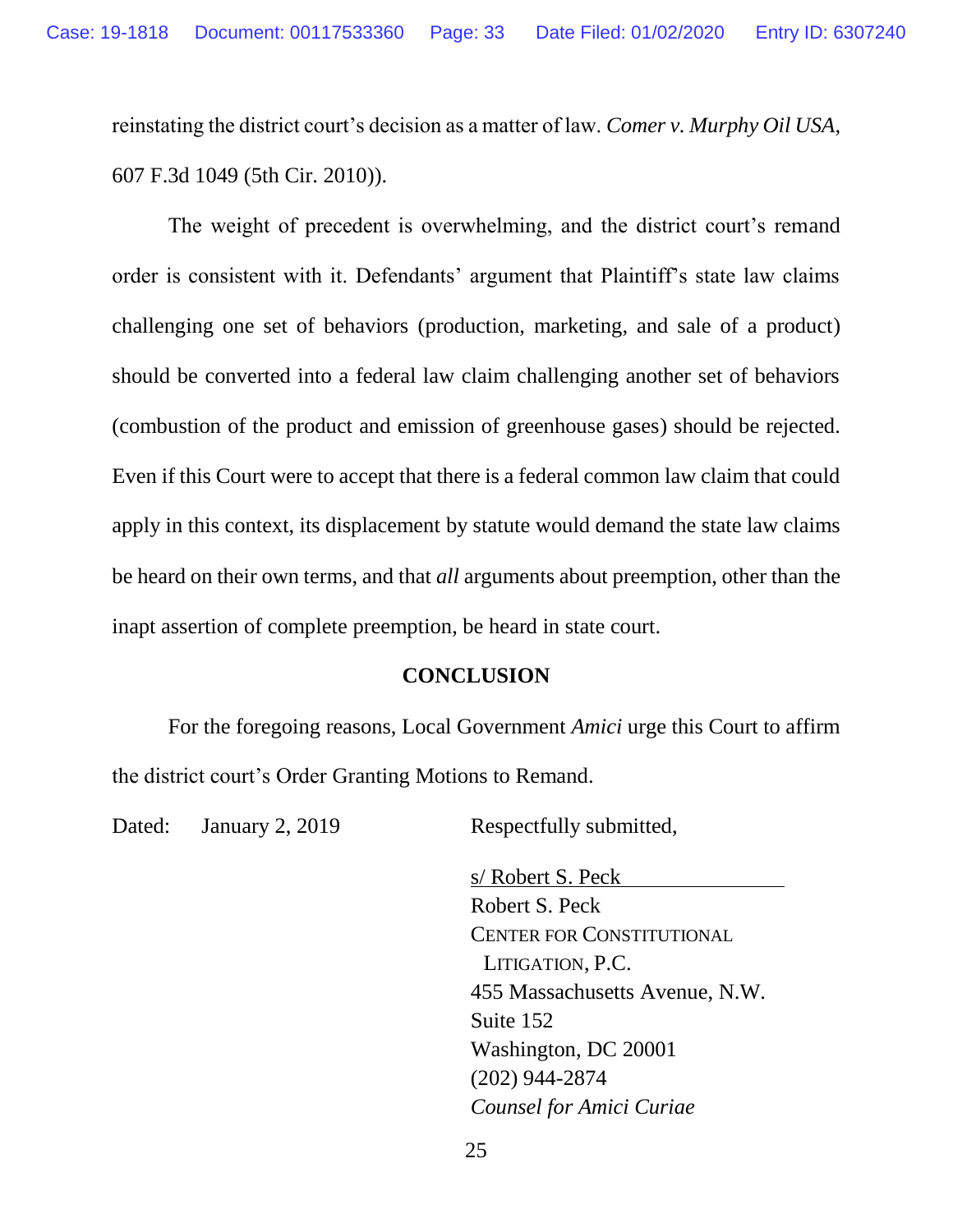### **CERTIFICATE OF SERVICE**

<span id="page-33-0"></span>I hereby certify that on January 2, 2020, I electronically filed the foregoing brief with the Clerk of the Court for the United States Court of Appeals for the First Circuit by using the appellate CM/ECF system. Participants in the case are registered CM/ECF users, and service will be accomplished by the appellate CM/ECF system.

Dated: January 2, 2020 s/ Robert S. Peck

Robert S. Peck *Counsel for Amici Curiae*